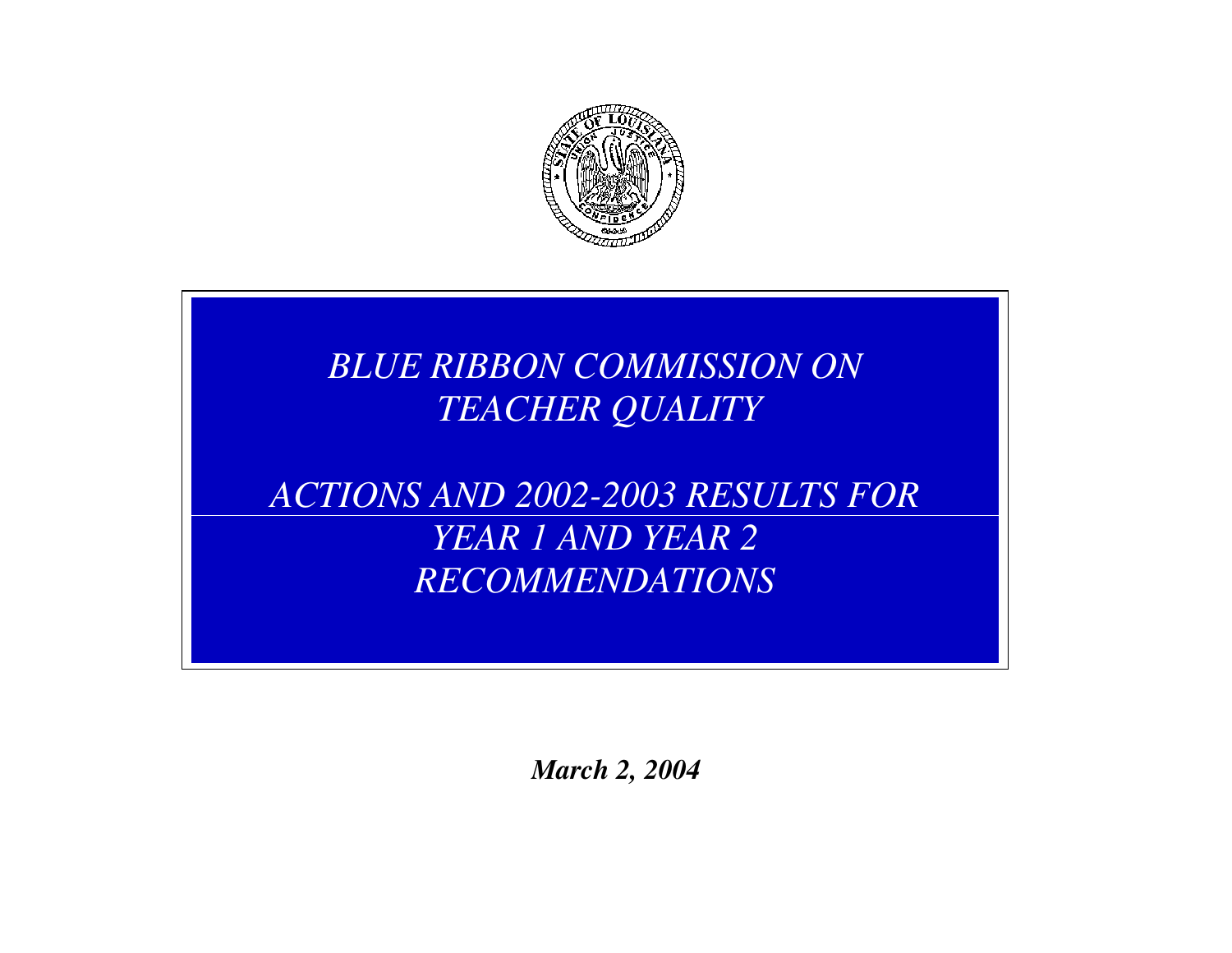# **GENERAL FINDINGS**

The Blue Ribbon Commission on Teacher Quality initially met during 1999-2000 and 2000-2001 to develop recommendations to improve teacher quality in Louisiana. The majority of the recommendations have now been implemented and the initial impact is now being observed.

- The percentage of teachers with Standard Authorizations and Certifications to Teach increased from a low of 84.39 in 2001-2002 to 88.10 in 2002-2003.
- $\bullet$  The majority of the 11.9% of teachers who possessed Non-standard Temporary Authorizations to Teach in 2002-2003 were within the category of "Temporary Authority to Teach".
- $\bullet$  During the last three years, an increasing percentage of teachers who completed teacher preparation programs in Louisiana were retained after one and two years of teaching in public schools.
- $\bullet$  A higher retention rate existed after three years of teaching for teachers who completed teacher preparation programs in Louisiana (75%) when compared to teachers who completed out-of-state programs (57%).
- • The percentage of teacher preparation program completers from Louisiana's public and private universities who passed all parts of the PRAXIS examinations improved each year from 89% for 1999-2000 program completers to 96% for 2001-2002 program completers.
- $\bullet$  There was a decrease of 185 undergraduate teacher preparation program completers from Louisiana's public and private universities when comparing 2000-2001 to 2001-2002 undergraduate program completers. This decrease was due to universities increasing expectations for completion of teacher preparation programs and resulted in fewer program completers graduating with an inability to pass the PRAXIS examinations to become certified to teach.
- $\bullet$ A similar number of alternate certification program completers exited teacher preparation programs during 2000-2001 and 2001-2002.
- $\bullet$ An increase occurred in the number of teachers completing teacher preparation programs in teacher shortage areas.
- $\bullet$  The alternate certification programs within public and private universities in Louisiana produced a similar number of program completers in the teacher shortage areas as the undergraduate teacher preparation programs despite the fact that the undergraduate programs were significantly larger than the alternate certification programs.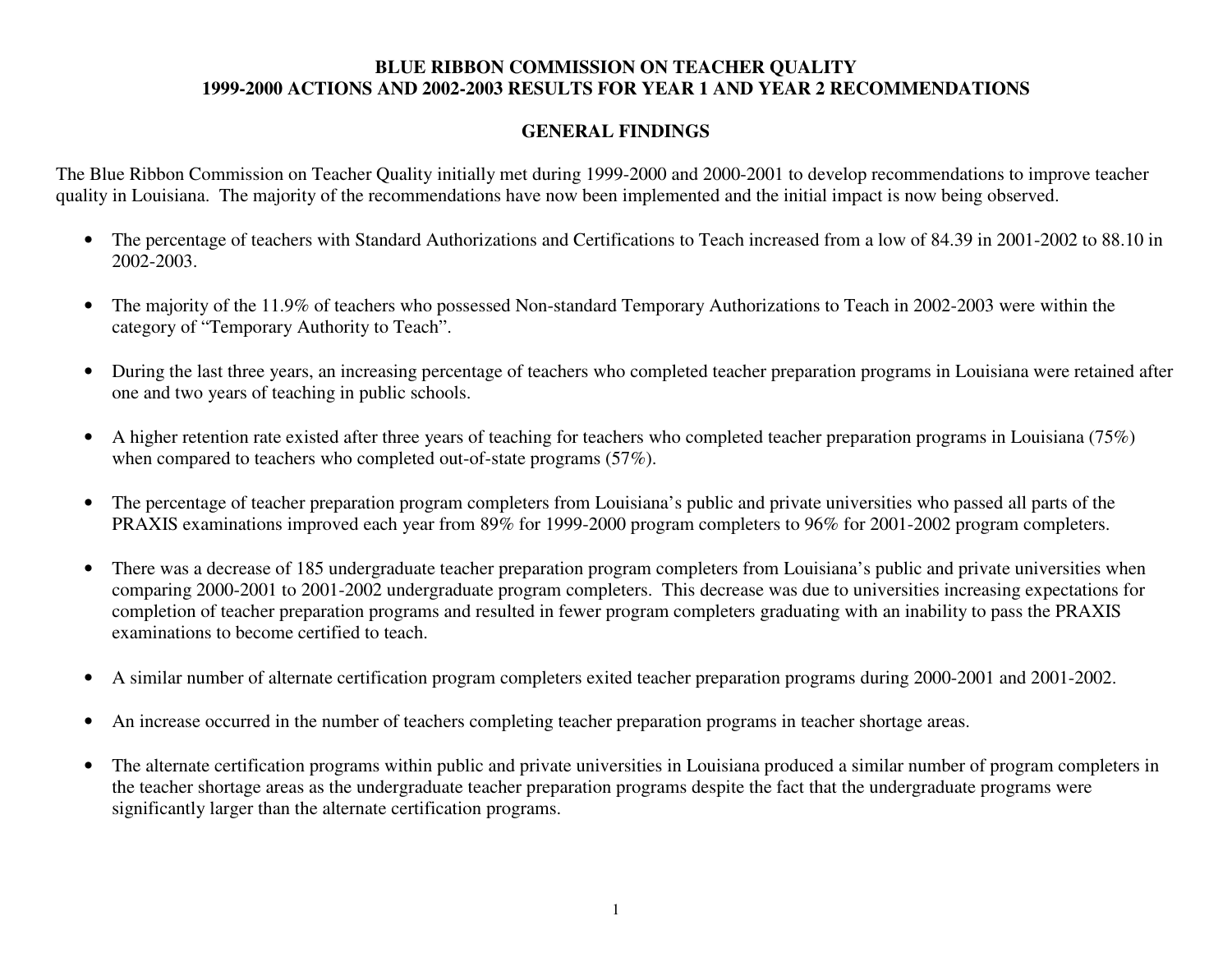#### **RECOMMENDATION 1: CREATION OF COORDINATED PARTNERSHIPS**

*To have state agencies, universities, and districts work collaboratively to coordinate existing partnerships and create meaningful new partnerships that result in improved student achievement.* 

**PROJECTED OUTCOME: By 2004-2005, 100% of the universities, 100% of the partner schools, and 100% of the professional development schools will meet their growth targets for the Teacher Preparation Accountability System and K-12 School Accountability System.** 

**MEASURE: Data collected for the state's Teacher Preparation Accountability System and K-12 School Accountability System.** 

**2002-2003 OUTCOMES** 

#### **GROWTH TARGETS FOR UNIVERSITIES:**

**By 2002-2003, 100% of the universities met their growth targets or demonstrated Satisfactory or better performance and only had to demonstrate growth if pursuing rewards. (Note: During 2001-2003, 3 out of 19universities entered into Corrective Action due to low passage rates on the PRAXIS examinations. All met their growth targets and exited Corrective Action in 2002-2003.)**



#### **GROWTH TARGETS FOR PROFESSIONAL DEVELOPMENT SCHOOLS:**

**By 2002-2003, 24% of the Professional Development Schools met their growth o**<br> **targets based upon the K-12 School Accountability System.<br>
<b>targets based upon the K-12 School Accountability System.** 

| <b>PROFESSIONAL DEVELOPMENT SCHOOLS &amp;</b><br><b>ATTAINMENT OF GROWTH TARGETS (2003)</b> |               |            |
|---------------------------------------------------------------------------------------------|---------------|------------|
| <b>Type of Growth</b>                                                                       | <b>Number</b> | Percentage |
| <b>Exemplary Growth</b>                                                                     | 4             | 9%         |
| <b>Recognized Academic Growth</b>                                                           | 7             | $15\%$     |
| <b>Minimal Growth</b>                                                                       | 23            | $50\%$     |
| No Growth                                                                                   | 8             | $17\%$     |
| <b>Schools in Decline</b>                                                                   | 4             | $9\%$      |
| <b>TOTAL</b>                                                                                | 46            | $100\%$    |
|                                                                                             |               |            |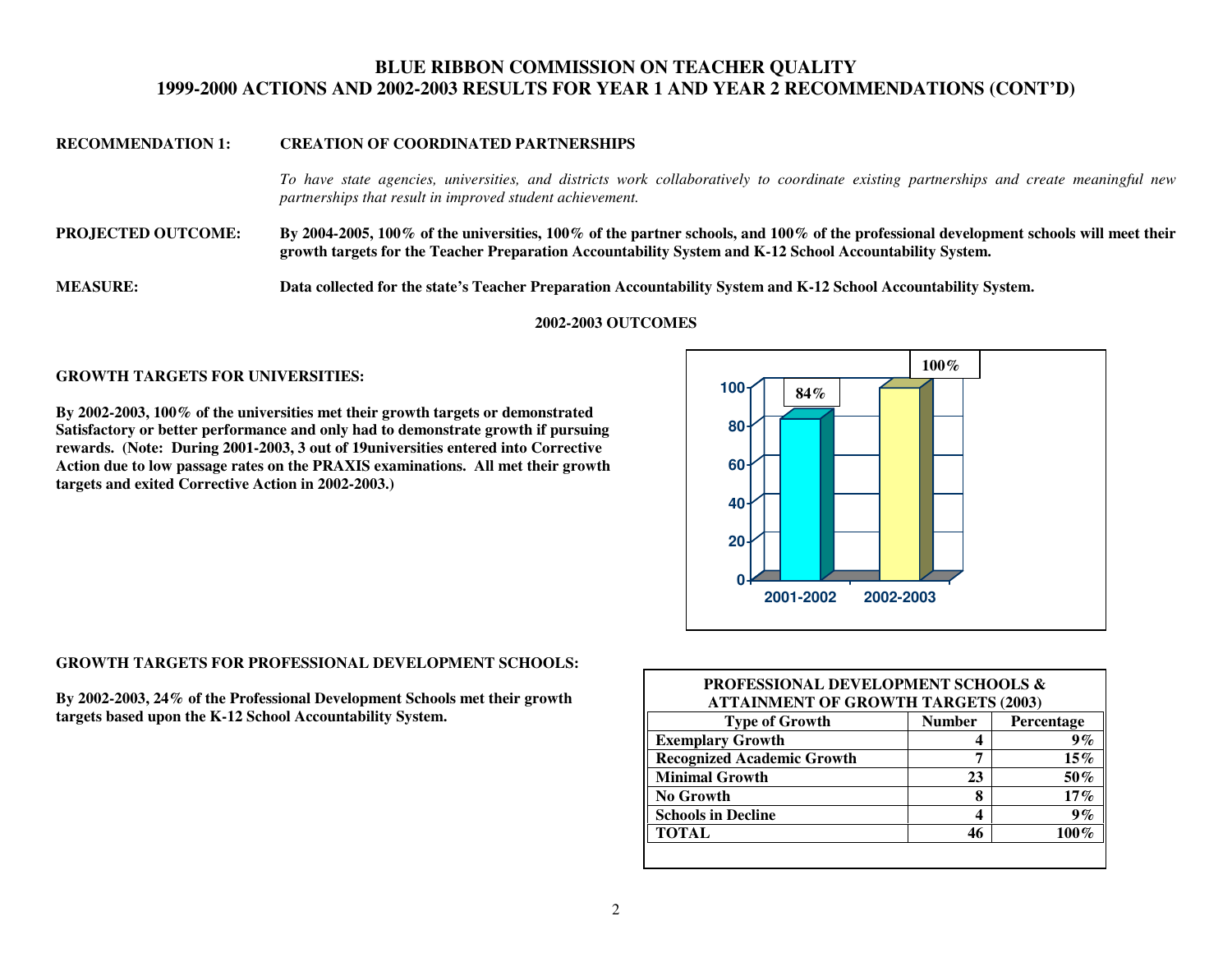## **RECOMMENDATION 1: CREATION OF COORDINATED PARTNERSHIPS**

|    | <b>Actions</b>                                                                                                                                                                                                                                                                                                                                                                                                                                                                                                       | <b>Results for 2002-2003</b>                                                                                                                                                                                                                                                                                                                                                                     | <b>Status</b>           |
|----|----------------------------------------------------------------------------------------------------------------------------------------------------------------------------------------------------------------------------------------------------------------------------------------------------------------------------------------------------------------------------------------------------------------------------------------------------------------------------------------------------------------------|--------------------------------------------------------------------------------------------------------------------------------------------------------------------------------------------------------------------------------------------------------------------------------------------------------------------------------------------------------------------------------------------------|-------------------------|
| 1. | PK-16+ Commission. Utilize a broad-based commission to recommend<br>policies to the Board of Regents and Board of Elementary and Secondary<br>Education that result in systemic change in the preparation of teachers and<br>principals. Reconstitute the existing Blue Ribbon Commission on Teacher<br>Quality to form a new Blue Ribbon Commission for Educational<br>Excellence that monitors the implementation of actions recommended by<br>the Commission and identifies new actions for future implementation | A Blue Ribbon Commission on Teacher Quality met during 1999-2003.<br>A total of 60 new actions were recommended to the Governor, Board of<br>Elementary and Secondary Education, and Board of Regents during<br>1999-2000, 40 actions were recommended during 2000-2001, and 30<br>actions were recommended during 2002-2003.                                                                    | <b>Benchmark</b><br>Met |
| 2. | PK-16+ Councils. Form PK-16+ Councils (which involve university,<br>district, and community leaders) chaired by university<br>presidents/chancellors to develop strategies for universities, professional<br>development schools, and partner schools to meet state growth targets.                                                                                                                                                                                                                                  | 100% of the 19 public and private universities in Louisiana have active<br>PK-16+ Councils.                                                                                                                                                                                                                                                                                                      | <b>Benchmark</b><br>Met |
| 3. | PK-16+ Coordinators. Create the role of a PK-16+ Coordinator within<br>each university who answers directly to the president/chancellor and<br>coordinates redesign efforts across colleges and districts for the university,<br>professional development schools, and partner schools to meet state<br>growth targets.                                                                                                                                                                                              | 100% of the public and private universities with teacher preparation<br>programs have PK-16+ Coordinators who are responsible for overseeing<br>the redesign of teacher preparation programs and implementation of<br>professional development schools.                                                                                                                                          | <b>Benchmark</b><br>Met |
| 4. | PK-16+ Consortia. Select representatives from colleges of education,<br>colleges of arts and sciences, other colleges, and districts from across the<br>state to work together in consortia to identify core knowledge that teachers<br>must possess to teach the K-12 content standards, pass the PRAXIS<br>examinations, meet NCATE accreditation requirements, and effectively<br>teach higher achieving students.                                                                                                | Six consortia composed of over 200 university and district educators<br>have identified what teachers need to know and do to teach mathematics,<br>science, social studies, the Arts, young children, and the learner in the<br>learning environment.                                                                                                                                            | <b>Benchmark</b><br>Met |
| 5. | Teacher Preparation Redesign Committee. Form Teacher Preparation<br>Redesign Committees composed of college of education faculty, college<br>of arts and science faculty, other college faculty, and district faculty to<br>align the university curriculum with the core knowledge for teachers<br>identified by the PK-16+ Consortia.                                                                                                                                                                              | 100% of the universities have used redesign committees composed of<br>faculty from across the universities and the districts to redesign their<br>teacher preparation programs.                                                                                                                                                                                                                  | <b>Benchmark</b><br>Met |
| 6. | Blue Ribbon Professional Development Schools. Create professional<br>development schools that provide positive learning environments in which<br>pre-service teachers, experienced teachers, and university faculty work<br>together to produce higher achieving K-12 students.                                                                                                                                                                                                                                      | 100% of the universities have created Professional Development Schools.<br>A total of 52 Professional Development Schools are currently being<br>implemented by the universities and districts. 21% of the Professional<br>Development Schools have met their growth targets.                                                                                                                    | In<br><b>Progress</b>   |
| 7. | Partner Schools. Create other innovative partnerships with K-12 schools<br>that allow pre-service teachers to participate in a greater number of<br>meaningful hours of teaching experience in field-based settings prior to<br>student teaching and allow university faculty to work directly with K-12<br>school faculty and students to assist them in reaching their schools'<br>growth targets.                                                                                                                 | 100% of the universities have partner schools in which pre-service<br>teachers practice their teaching in field-based settings prior to student<br>teaching. The partner schools change on a yearly basis based upon the<br>teaching needs of pre-service teachers. Thus, it is not yet possible to<br>determine the long term impact of pre-service teaching upon PK-12<br>student achievement. | <b>Benchmark</b><br>Met |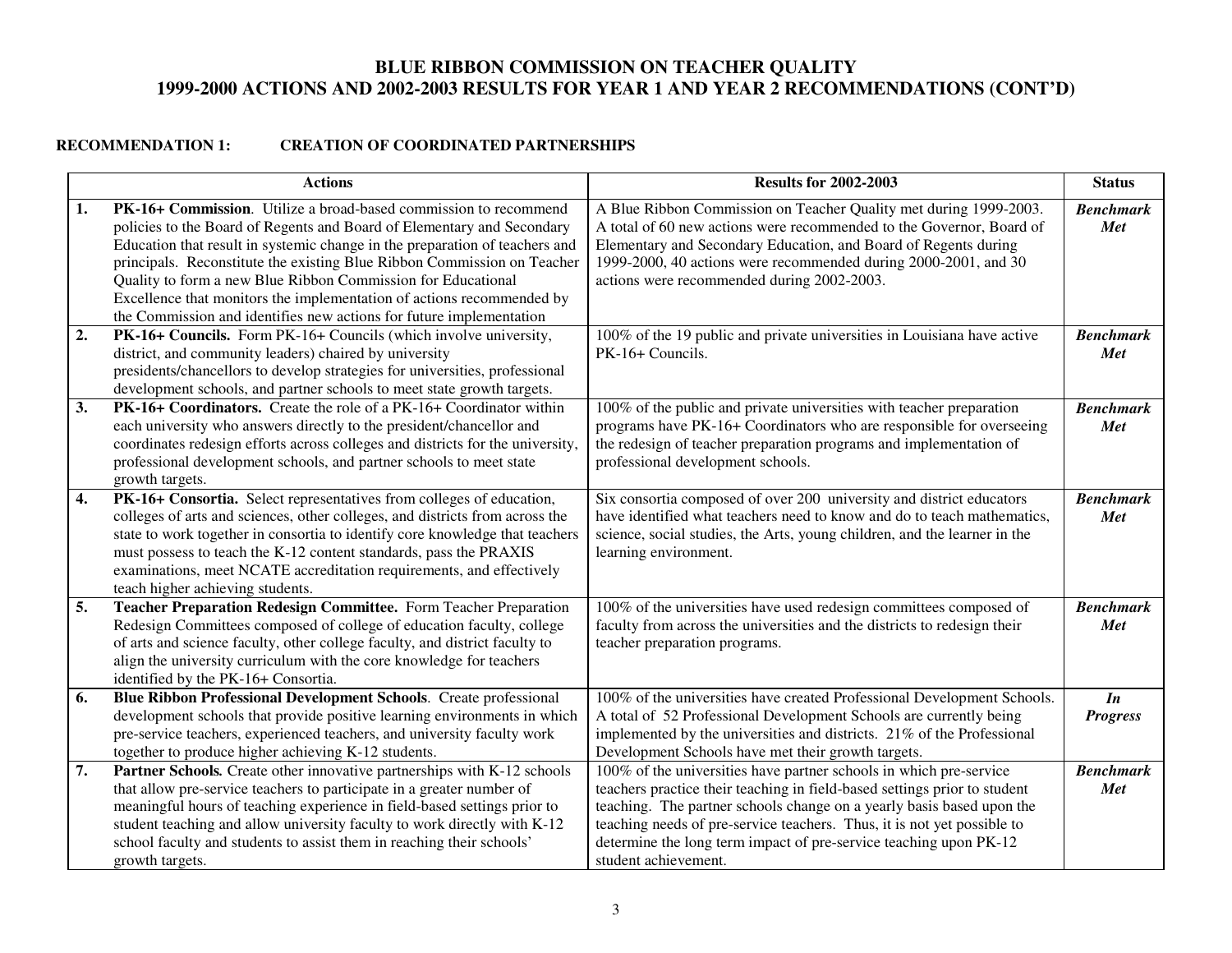#### **RECOMMENDATION 2**: **RECRUITMENT OF TEACHER CANDIDATES AND CERTIFIED TEACHERS**

*To have state agencies, universities, and districts work collaboratively to actively recruit individuals into the teaching profession with a focus upon certification in teacher shortage areas.* 

**PROJECTED OUTCOME: By 2004-2005, the percentage of certified teachers in the state will increase from 86% to 94%.** 

**MEASURE: Data collected by the Louisiana Department of Education pertaining to certification.** 

#### **2002-2003 OUTCOMES**

**By 2002-2003, the percentage of certified teachers in the state increased from 86% to 88%. This occurred after the percentage of certified teachers continued to decrease to a low of 84% in 2001-2002.** 

| <b>YEARS</b> | <b>TOTAL NUMBER OF TEACHERS</b> | PERCENTAGE OF TEACHERS WHO POSSESS<br><b>STANDARD AUTHORIZATIONS &amp;</b><br><b>CERTIFICATIONS</b><br><b>TO TEACH</b> | PERCENTAGE OF TEACHERS WHO DO<br><b>NOT POSSESS STANDARD</b><br><b>AUTHORIZATIONS &amp; CERTIFICATIONS</b><br><b>TO TEACH</b> |
|--------------|---------------------------------|------------------------------------------------------------------------------------------------------------------------|-------------------------------------------------------------------------------------------------------------------------------|
| 1999-2000    | 55.619                          | 85.77%                                                                                                                 | 14.23%                                                                                                                        |
| 2000-2001    | 55.429                          | 84.85%                                                                                                                 | $15.15\%$                                                                                                                     |
| 2001-2002    | 55.526                          | 84.39%                                                                                                                 | 15.61%                                                                                                                        |
| 2002-2003*   | 55,710                          | 88.10%                                                                                                                 | $11.90\%$ (n=6.629)                                                                                                           |

**:**

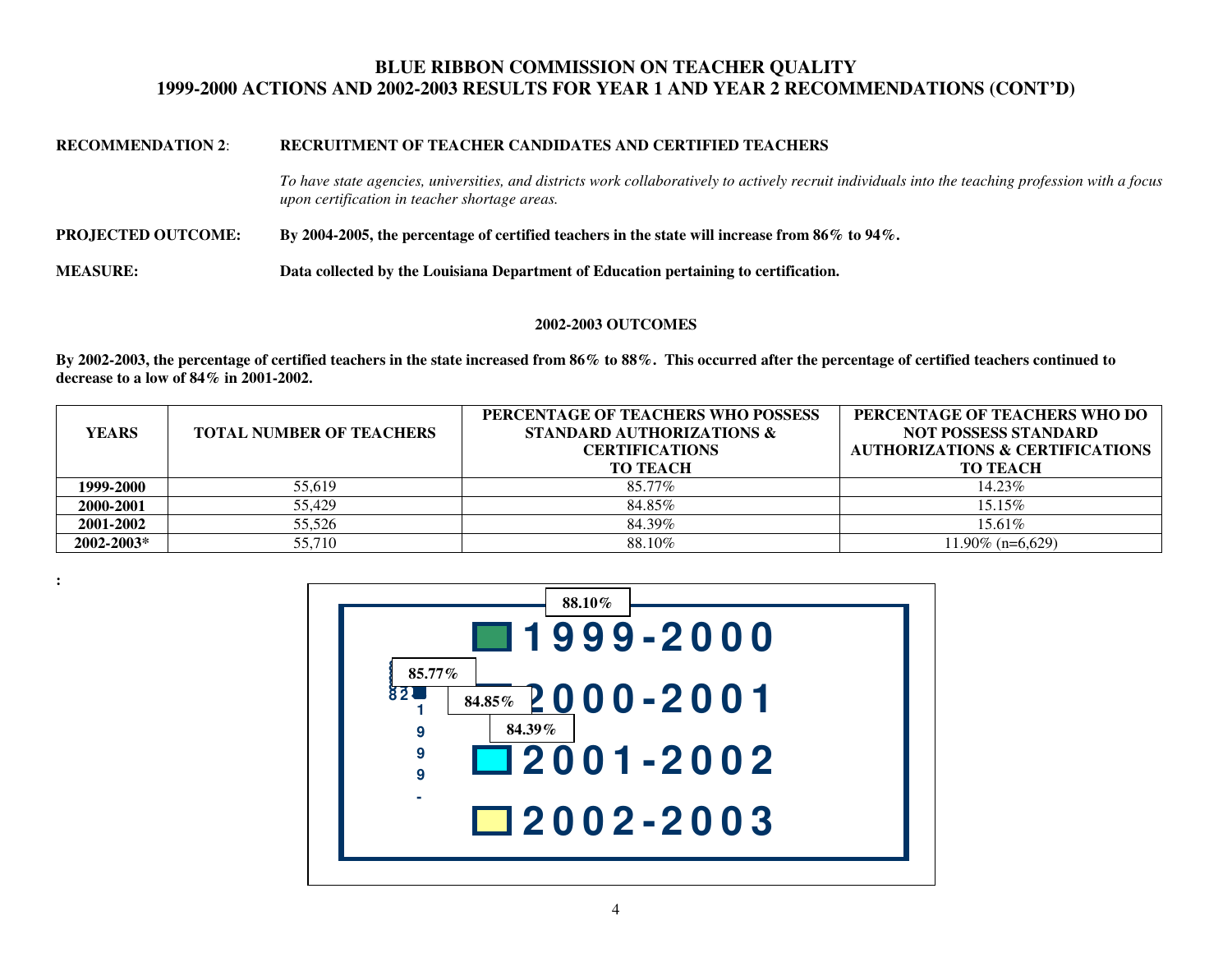#### **RECOMMENDATION 2**: **RECRUITMENT OF TEACHER CANDIDATES AND CERTIFIED TEACHERS (CONT'D)**

#### **1. Types of Non-Standard Authorizations to Teach:**

**The majority of teachers with Non-Standard Authorizations to Teach were within the category of "Temporary Authority to Teach".** 

| <b>TOTAL</b><br><b>FACULTY</b><br>2002-2003 | <b>TEMPORARY</b><br><b>EMPLOYMENT</b><br>PERMIT (TEP) | <b>OUT OF FIELD</b><br><b>AUTHORIZATION TO</b><br><b>TEACH</b><br>(OFAT) | <b>TEMPORARY</b><br>AUTHORITY TO<br><b>TEACH (TAT)</b> | <b>NO CERTIFICATE</b> | <b>TOTAL NUMBER OF</b><br><b>TEACHERS WITH</b><br><b>NON-STANDARD</b><br><b>TEMPORARY</b><br><b>AUTHORIZA-</b><br><b>TIONS TO TEACH</b> | PERCENTAGE OF<br><b>TEACHERS WITH NON-</b><br><b>STANDARD</b><br><b>TEMPORARY</b><br><b>AUTHORIZA-</b><br><b>TIONS TO TEACH</b> |
|---------------------------------------------|-------------------------------------------------------|--------------------------------------------------------------------------|--------------------------------------------------------|-----------------------|-----------------------------------------------------------------------------------------------------------------------------------------|---------------------------------------------------------------------------------------------------------------------------------|
| 55,710                                      | 84                                                    | 1,959                                                                    | 3,913                                                  | 673                   | 6.629                                                                                                                                   | 11.90%                                                                                                                          |

#### **TEP (Temporary Employment Permit):**

Individuals who meet all certification requirements, with the exception of passing all portions of the NTE examination, but scores within ten percent of the composite score required for passage of all exams; individuals who meet all certification requirements, with the exception of passing one of the components of the PRAXIS, but has an aggregate score equal to or above the total required on all tests.

#### **OFAT (Out-of-Field Authorization to Teach):**

Individuals who hold a Louisiana teaching certificate but are teaching outside of the certified area.

#### **TAT (Temporary Authority to Teach):**

Individuals who hold a minimum of a baccalaureate degree from a regionally-accredited institution and who apply for admission to a Practitioner Teacher Program or other alternate program but do not pass the PPST or the content specialty examinations of the PRAXIS required for admission to the program; individuals who hold a minimum of a baccalaureate degree from a regionally-accredited institution and who are hired after the start of the Practitioner Teacher Program; individuals who graduate from teacher preparation programs but do not pass the PRAXIS;.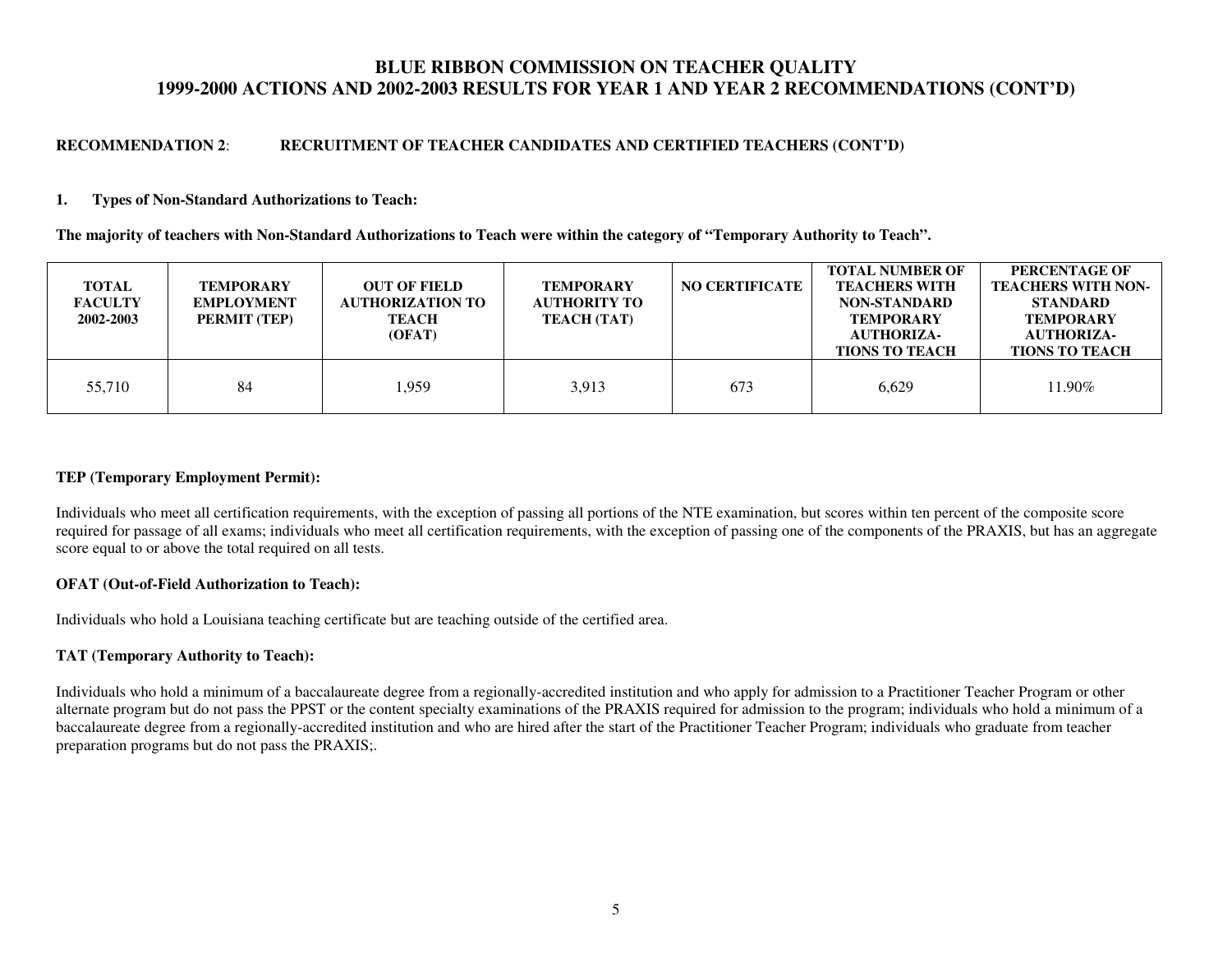#### **RECOMMENDATION 2**: **RECRUITMENT OF TEACHER CANDIDATES AND CERTIFIED TEACHERS (CONT'D)**

#### **2. Total Number of Regular and Alternate Certification Program Completers**

**There was a decrease of 185 undergraduate teacher preparation program completers from Louisiana's public and private universities when comparing 2000-2001 to 2001-2002 undergraduate program completers. This decrease was due to universities increasing expectations for completion of teacher preparation programs and resulted in fewer program completers graduating with an inability to pass the PRAXIS examinations to becomecertified to teach.** 



 $\Box$ 

**3. Number of Program Completers in Teacher Shortage Areas** 

**Increases have occurred in the number of program completers in teacher shortage areas when comparing1997-98 to 2001-2002 program completers.** 

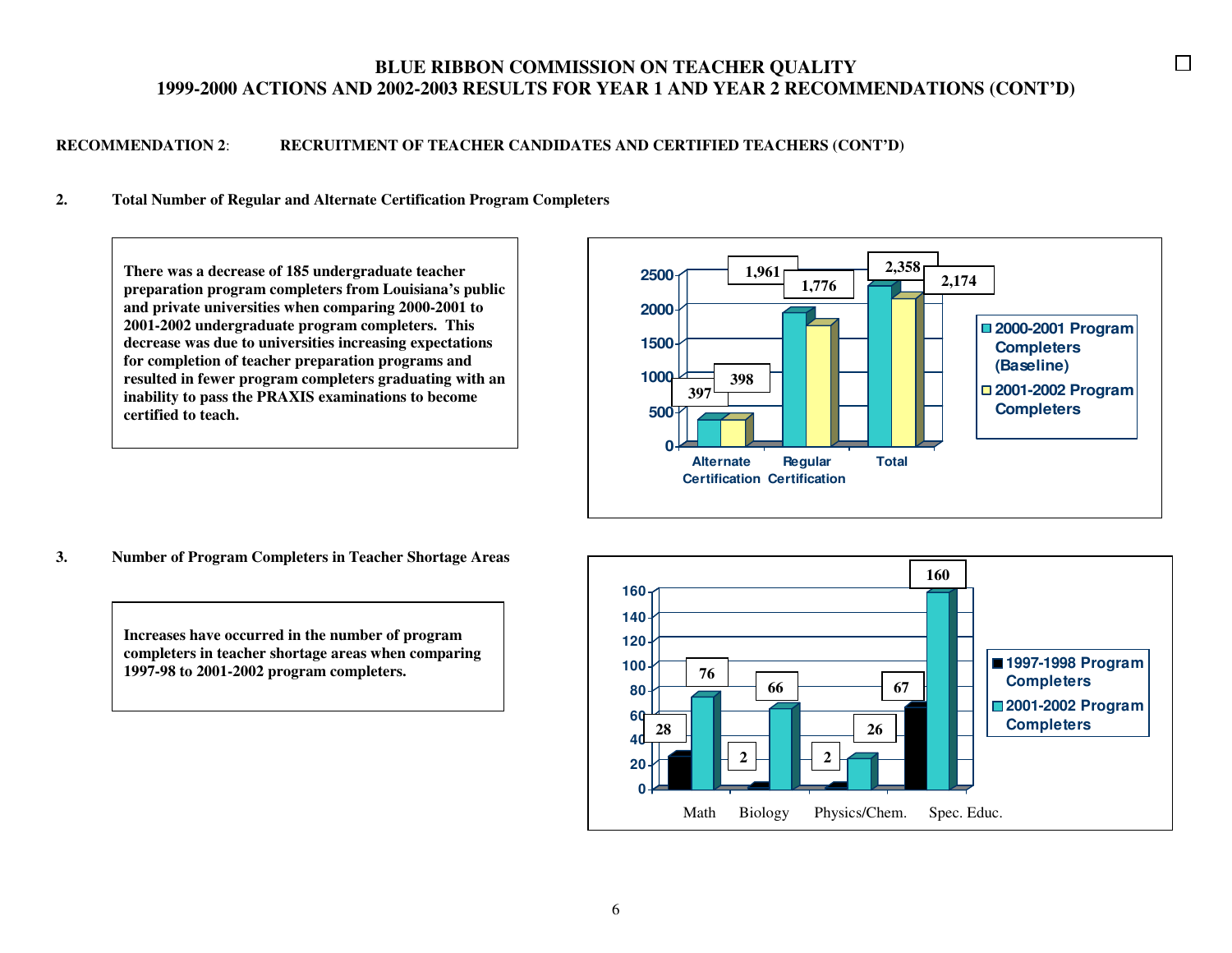## **RECOMMENDATION 2**: **RECRUITMENT OF TEACHER CANDIDATES AND CERTIFIED TEACHERS (CONT'D)**

#### **QUANTITY INDEX:**

**4. Number of Regular and Alternate Certification Program Completers from Public and Private Universities in Teacher Shortage Areas** 

**The alternate certification programs within public and private universities in Louisiana produced a similar number of program completers in the teacher shortage areas as the undergraduate teacher preparation programs despite the fact that the undergraduate programs were significantly larger than the alternate certification programs.31 31 31** 

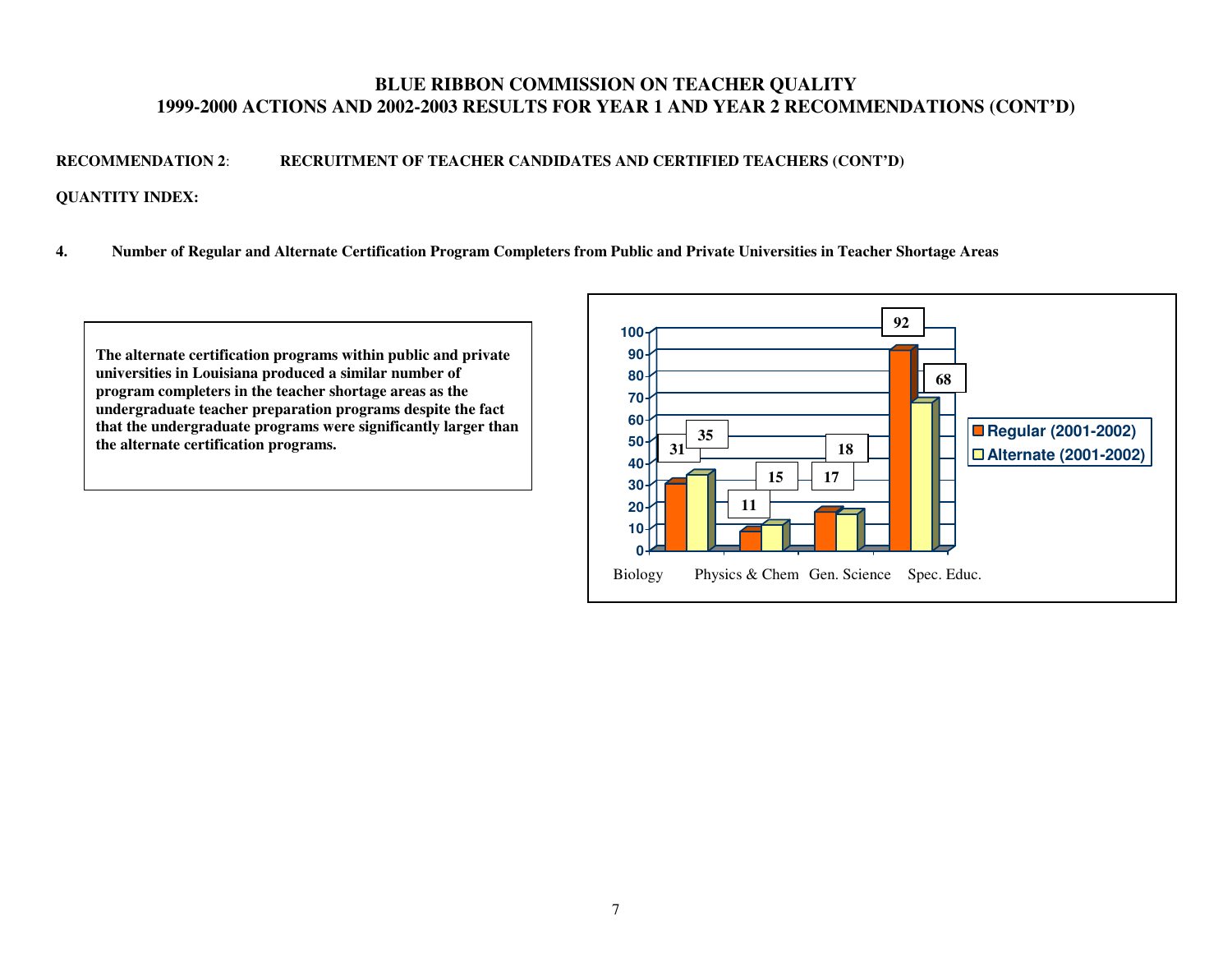|                                      |        | <b>Actions</b>                                                                                                                                                                                                                                                                                                                                          | <b>Results for 2002-2003</b>                                                                                                                                                                                                                                                                                                                                                                                                                                                                                                                                                                                                                                                                                                                                                                                                                                                                                                                                                                              | <b>Status</b>           |
|--------------------------------------|--------|---------------------------------------------------------------------------------------------------------------------------------------------------------------------------------------------------------------------------------------------------------------------------------------------------------------------------------------------------------|-----------------------------------------------------------------------------------------------------------------------------------------------------------------------------------------------------------------------------------------------------------------------------------------------------------------------------------------------------------------------------------------------------------------------------------------------------------------------------------------------------------------------------------------------------------------------------------------------------------------------------------------------------------------------------------------------------------------------------------------------------------------------------------------------------------------------------------------------------------------------------------------------------------------------------------------------------------------------------------------------------------|-------------------------|
| 1. Alternate<br><b>Certification</b> | 1a.    | New Alternate Certification Structure. Create,<br>promote, and implement a streamlined alternate<br>certification system that allows individuals to become<br>certified after one year of combined coursework and<br>full-time teaching if they demonstrate required content<br>knowledge, instructional expertise, and classroom<br>management skills. | All 19 public and private universities are offering redesigned alternate<br>certification programs that address new alternate certification programs.<br>In addition, two private providers (e.g., The New Teacher Project; St.<br>John's Parish) prepared alternate certification teachers during 2001-2002<br>through approved programs.<br>During 1998-99, 478 individuals completed alternate certification<br>programs. During 2001-2002, 643 teachers obtained certification<br>through alternate certification programs The breakdown is the following:<br>University Teacher Preparation Programs (Met all<br>$398 =$<br>requirements.)<br>University Teacher Preparation Programs (BESE waived student<br>$123 =$<br>teaching requirements due to teachers having 3 years of teaching<br>- universities could not count teachers as program completers.)<br>New Teacher Project.<br>$113 =$<br>St. John's Parish School District<br>$9 =$<br>The target is 1,000 teachers per year by 2004-2005. | In<br><b>Progress</b>   |
|                                      | $1b$ . | Alternate Certification Scholarships. Create and<br>support legislation to provide scholarships to alternate<br>certification students who agree to teach within<br>teacher shortage areas (e.g., mathematics, science,<br>special education, and middle school or identified<br>geographic areas) in Louisiana.                                        | The Board of Elementary and Secondary Education and Louisiana<br>Department of Education have asked school districts to use state and<br>federal professional development/tuition exemption funds to help<br>teachers become certified to teach before using the funds for other<br>purposes. Date is not currently available to determine the percentage of<br>alternate certification teachers who have their tuition waived. The Blue<br>Ribbon Commission benchmark is to have 100% of alternate certification<br>students qualify for state scholarships                                                                                                                                                                                                                                                                                                                                                                                                                                             | <b>In Progress</b>      |
| 2.                                   |        | Electronic Recruitment Center. Create an electronic recruitment center<br>to help teachers in Louisiana and across the nation secure positions in<br>Louisiana in their areas of certification and assist Louisiana principals in<br>locating certified teachers to fill vacant positions.                                                              | 100% of the school districts now have access to TEACH Louisiana<br>(http://teachlouisiana.net) which is a website that provides information on<br>certification data on individual teachers for parents to view and job<br>openings for teachers in Louisiana. The following centers are now<br>operational within the web site: Teacher Certification Center; Teacher<br>Recruitment Center; Teacher Preparation Center; and Professional<br>Development Center.                                                                                                                                                                                                                                                                                                                                                                                                                                                                                                                                         | <b>Benchmark</b><br>Met |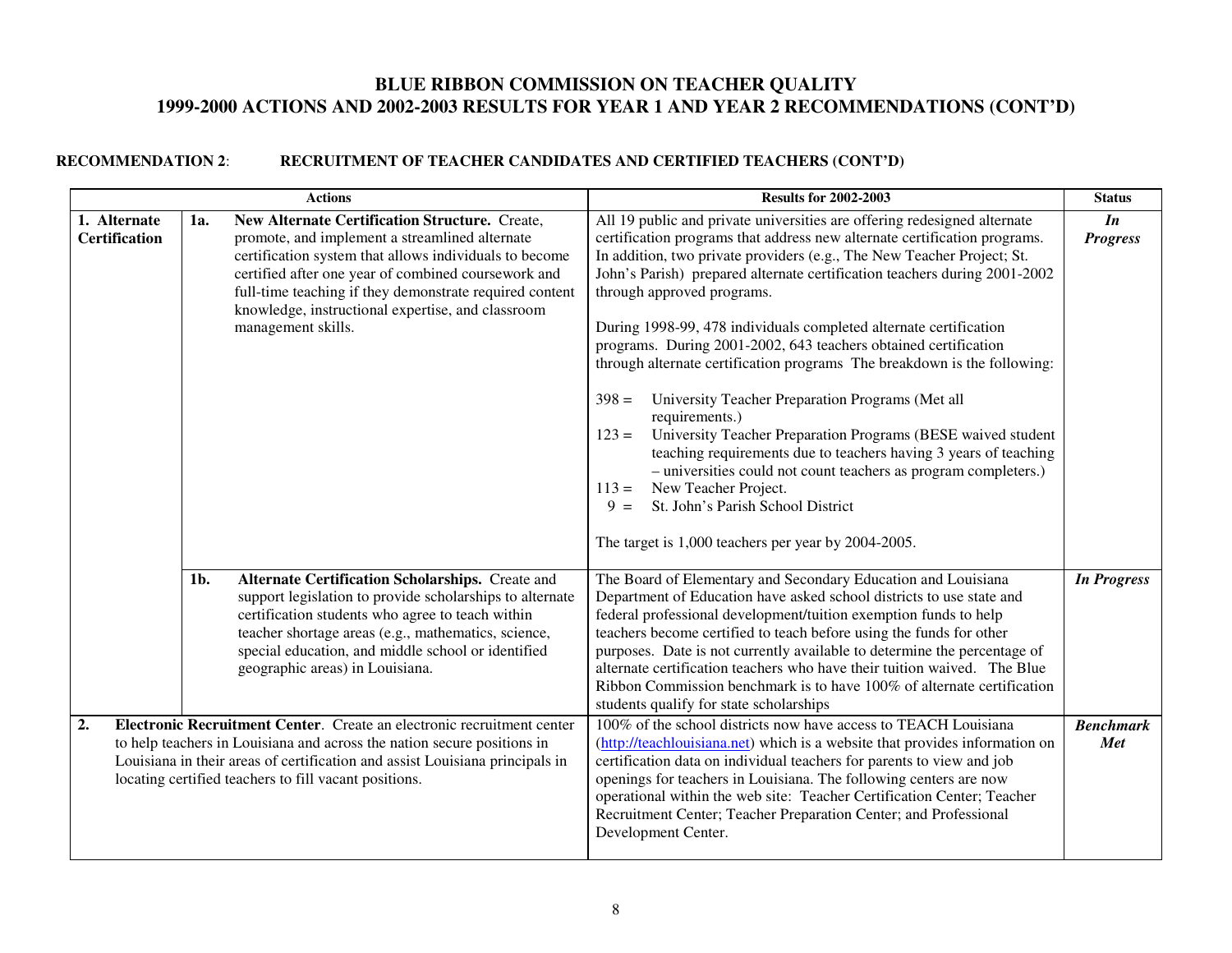|                                                          |     | <b>Actions</b>                                                                                                                                                                                                                                                                                           | <b>Results for 2002-2003</b>                                                                                                                                                                                                                                                                                                                                                                                                                                                                                                                                                                          | <b>Status</b>                  |
|----------------------------------------------------------|-----|----------------------------------------------------------------------------------------------------------------------------------------------------------------------------------------------------------------------------------------------------------------------------------------------------------|-------------------------------------------------------------------------------------------------------------------------------------------------------------------------------------------------------------------------------------------------------------------------------------------------------------------------------------------------------------------------------------------------------------------------------------------------------------------------------------------------------------------------------------------------------------------------------------------------------|--------------------------------|
| 3. Recruitment of<br><b>Teacher</b><br><b>Candidates</b> | 3a. | University. Require all universities to actively recruit<br>more teacher candidates into the teaching profession<br>and teacher shortage areas and reward them for their<br>efforts through the state's Teacher Preparation<br>Accountability System.                                                    | The increase sin number of university program completers in 1997-98<br>and 2001-2002 are the following:<br>Special Education:<br>$1997-98=67$<br>$2001 - 02 = 160$<br><b>Mathematics</b><br>$1997-98 = 28$<br>$2001 - 02 = 76$<br>$1997-98=2$<br>Biology<br>$2001 - 02 = 66$<br>Chemistry & Physics:<br>$1997-98=2$<br>$2001 - 02 = 26$                                                                                                                                                                                                                                                               | <b>Benchmark</b><br><b>Met</b> |
|                                                          | 3b. | <b>Technical/Community College</b><br>3b(1). Common Expectations. Have<br>technical/community colleges and universities work<br>together to ensure that technical/community college<br>students enter universities with the core content<br>knowledge identified by the PK-16+ consortia.                | The Louisiana Community and Technical College System is currently<br>working with two and four year institutions and school district personnel<br>to finalize a common curriculum for an Associate of Science in Teaching<br>Degree that will be aligned with PK-12 content and teacher standards and<br>be aligned with the redesigned teacher preparation programs at four year<br>institutions. The same curriculum will be used at all community colleges<br>to assure smooth transition as community college teacher candidates<br>complete their final two years within four year institutions. | In<br><b>Progress</b>          |
|                                                          |     | 3b(2). Scholarships. Create and support legislation<br>to provide scholarships to nontraditional community<br>college students who agree to teach within teacher<br>shortage areas (e.g., mathematics, science, special<br>education, and middle school or identified geographic<br>areas) in Louisiana. | No work has been done to provide state scholarships to nontraditional<br>community college students who agree to teach in teacher shortage areas.                                                                                                                                                                                                                                                                                                                                                                                                                                                     | Need to<br><b>Address</b>      |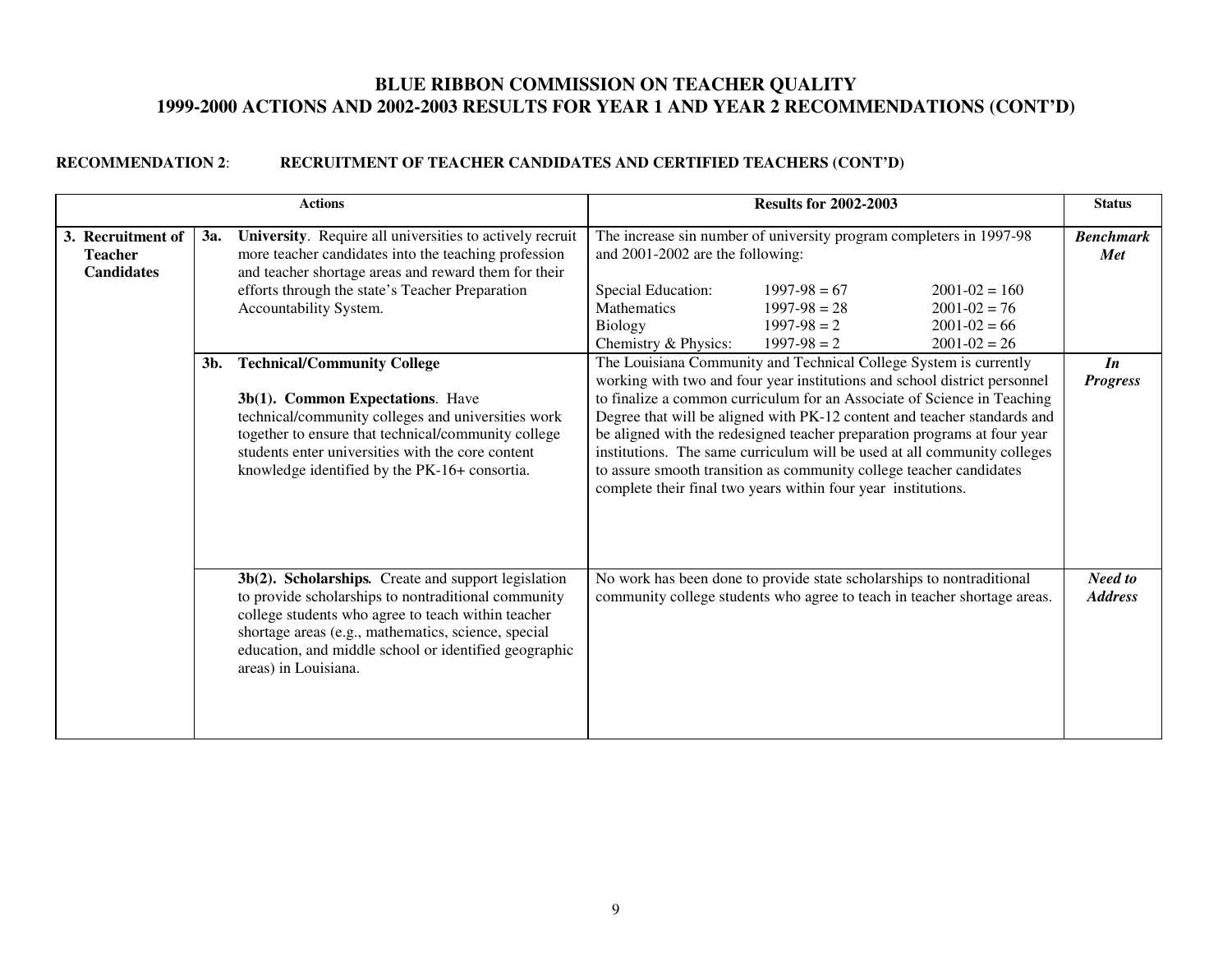|                                                          |     | <b>Actions</b>                                                                                                                                                                                                                                                                                                        | <b>Results for 2002-2003</b>                                                                                                                                                                                                                                                                                                                                                                                                                                                                                                                                                                                                                                                                                                                                       | <b>Status</b>                  |
|----------------------------------------------------------|-----|-----------------------------------------------------------------------------------------------------------------------------------------------------------------------------------------------------------------------------------------------------------------------------------------------------------------------|--------------------------------------------------------------------------------------------------------------------------------------------------------------------------------------------------------------------------------------------------------------------------------------------------------------------------------------------------------------------------------------------------------------------------------------------------------------------------------------------------------------------------------------------------------------------------------------------------------------------------------------------------------------------------------------------------------------------------------------------------------------------|--------------------------------|
| 3. Recruitment of<br><b>Teacher</b><br><b>Candidates</b> | 3c. | <b>High School Recruitment.</b><br>3c(1). Teacher Cadet Program. Create Teacher Cadet<br>Programs jointly supported by universities and school<br>districts that allow high school juniors and seniors to take<br>electives for high school/university credit that introduces<br>them to the teaching profession.     | The State of Louisiana requested a license from the State of South Carolina to<br>reproduce materials for the Teacher Cadet Programs for high schools across the<br>State. South Carolina determined that it would not be possible for the Louisiana<br>to purchase a license. As a result, the Louisiana Department of Education has<br>formed a team to create materials for a Teacher Cadet Program for Louisiana.<br>The materials are being developed during 2002-2003. Many universities are<br>currently working with districts using the South Carolina Teacher Cadet<br>materials. Once the new materials are finalized by the State, all institutions will<br>be asked to work with local districts to implement the Louisiana Teacher Cadet<br>Program. | In<br><b>Progress</b>          |
|                                                          |     | 3c(2). Teaching Bonuses for Teacher Cadet Graduates.<br>Create and support legislation to provide \$3,000 bonuses<br>during the first 3 years of teaching to Teacher Cadet<br>Program graduates who complete teacher preparation<br>programs and accept teaching positions in teacher shortage<br>areas in Louisiana. | No work has been done to create a process for 100% of the Teacher Cadet<br>graduates to be given contracts that provide them with signing bonuses if they<br>complete their degrees in teacher shortage areas and teach in Louisiana.                                                                                                                                                                                                                                                                                                                                                                                                                                                                                                                              | Need to<br><b>Address</b>      |
|                                                          | 3d. | Paraprofessionals. Create and support legislation to double<br>the number of paraprofessionals (e.g., teacher aides) in<br>Louisiana who receive funding to take courses toward<br>teacher certification.                                                                                                             | The Blue Ribbon Commission benchmark was for an additional 50<br>paraprofessionals to receive funding to take courses to become a certified<br>teacher. That benchmark has been attained as a result of the No Child<br>Left Behind Act. All paraprofessionals are now eligible for federal and<br>state funding to help them become highly qualified. The state has<br>established 5 pathways for paraprofessionals to become highly qualified.<br>One pathway is to obtain an Associate of Science in Teaching Degree<br>that can lead toward full teacher certification after completing the final<br>two years within a four year institution.                                                                                                                 | <b>Benchmark</b><br><b>Met</b> |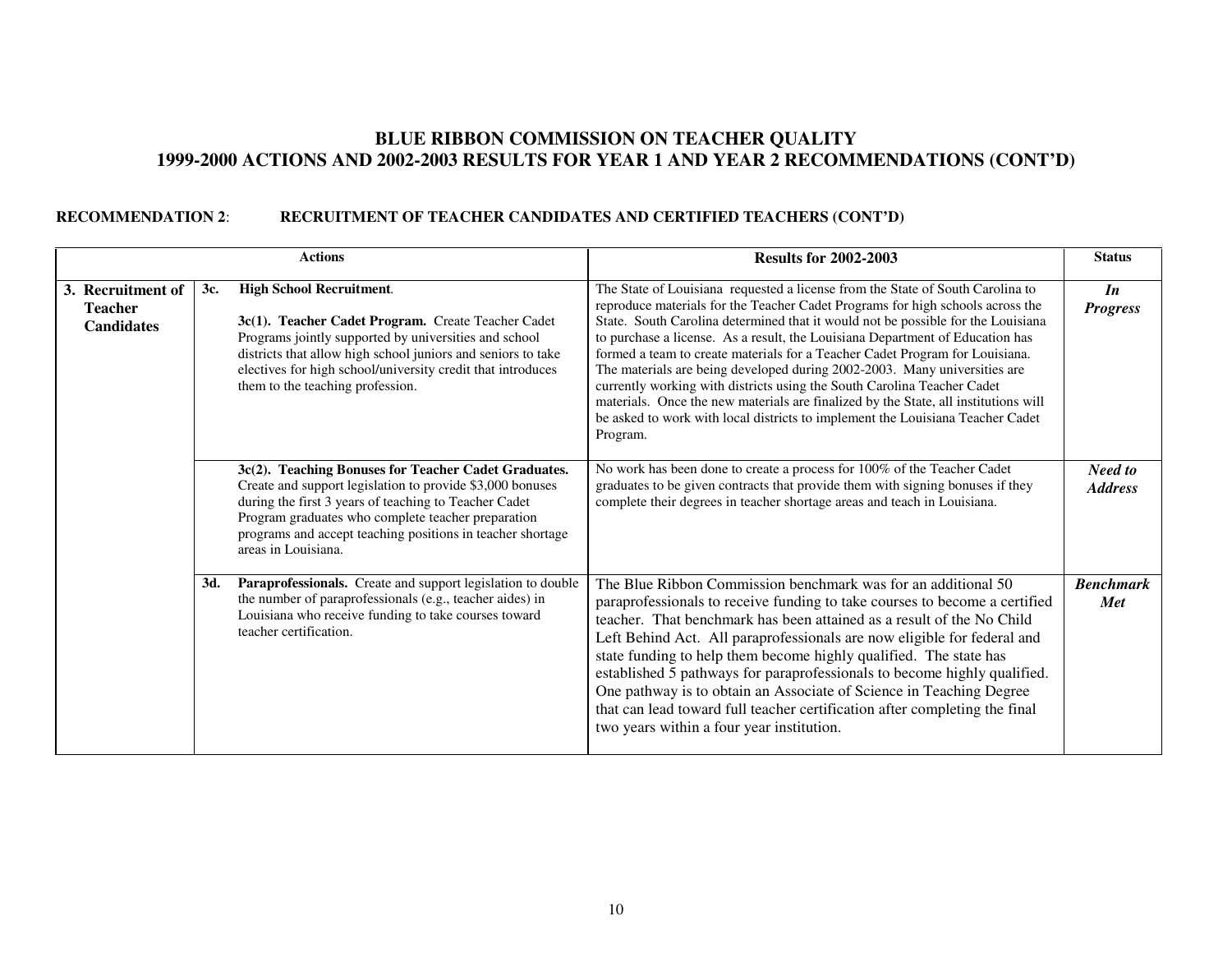|                                                          |            | <b>Actions</b>                                                                                                                                                                                                                                                                                                                                                                                  |                                                                                                    | <b>Results for 2002-2003</b>                                                                                                                                                                                                                                                                                                                                                                                                                                                              |                                                                                                                      | <b>Status</b>                   |
|----------------------------------------------------------|------------|-------------------------------------------------------------------------------------------------------------------------------------------------------------------------------------------------------------------------------------------------------------------------------------------------------------------------------------------------------------------------------------------------|----------------------------------------------------------------------------------------------------|-------------------------------------------------------------------------------------------------------------------------------------------------------------------------------------------------------------------------------------------------------------------------------------------------------------------------------------------------------------------------------------------------------------------------------------------------------------------------------------------|----------------------------------------------------------------------------------------------------------------------|---------------------------------|
| 3. Recruitment of<br><b>Teacher</b><br><b>Candidates</b> | <b>4a.</b> | <b>Experienced Teachers from Other States.</b> Streamline<br>current certification requirements for out-of-state teachers<br>who have demonstrated three or more years of success when<br>teaching PK-12 students.                                                                                                                                                                              |                                                                                                    | The benchmark for the Blue Ribbon Commission was for the percentage of out-<br>of-state teachers who leave public schools by the end of their third year of<br>teaching in Louisiana was a decrease to 25%. The Board of Elementary and<br>Secondary Education have approved new policies to better support new teachers;<br>however, a greater percentage of teachers are leaving teaching after two and<br>three years instead of a fewer number of teachers.                           |                                                                                                                      | $\mathbf{I}$<br><b>Progress</b> |
|                                                          | 4b.        | <b>Experienced Teachers Reentering the Teaching</b><br><b>Profession.</b> Create and offer a free course via the Internet<br>on integrating technology into the curriculum to experienced<br>teachers who have left the teaching profession for 5 or more<br>years to help them meet existing state requirements to<br>complete 6 hours of course credit to reenter the teaching<br>profession. | profession.                                                                                        | The Blue Ribbon Commission's benchmark was to have 100 teachers reentering<br>the teaching profession by completing a 6 hour Internet courses to meet state<br>reentry requirements. Online coursework has been developed. Data is currently<br>not available to determine the number of teachers reentering the teaching                                                                                                                                                                 |                                                                                                                      | $\mathbf{I}$<br><b>Progress</b> |
|                                                          | 4c.        | <b>Recruitment Strategies for Districts With Critical</b><br><b>Shortages.</b> Provide personnel in districts with the most<br>critical teacher shortages with assistance in implementing<br>effective strategies to locate and hire certified teachers and<br>strategies to better utilize existing certified teachers to fill<br>vacancies in teacher shortage areas.                         | uncertified teachers:<br><b>Red River</b><br>East Feliciana<br>St. Helena<br>Madison<br>Assumption | The following decreases in uncertified teachers have occurred in the five school<br>districts that were originally identified as having the highest percentage of<br>1999-2000 BRC Report<br>$(55.29\%)$ n=94<br>$(39.27\%)$ n=86<br>$(33.04\%)$ n=38<br>$(31.86\%)$ n=65<br>$(27.38\%)$ n=92                                                                                                                                                                                             | 2002-2003 Status<br>$(19.01\%)$ n=27<br>$(27.23\%)$ n=55<br>$(22.34\%)$ n=21<br>$(29.79\%)$ n=42<br>$(13.95\%)$ n=48 | <b>Benchmark</b><br><b>Met</b>  |
|                                                          | 4d.        | <b>PRAXIS Assistance for Uncertified Teachers.</b> Provide<br>targeted PRAXIS examination assistance to uncertified<br>teachers who have not passed the PRAXIS examinations.                                                                                                                                                                                                                    | required for entrance in 1998-98.                                                                  | During 1998-99, 2,487 teachers had not passed the PRAXIS to be certified to<br>teach in Louisiana. In 2002-2003, 3,997 teachers had not passed the PRAXIS to<br>be certified to teach. PRAXIS assistance has been provided by regional service<br>centers and universities. The increase in 2002-2003 is partly due to teachers<br>having to pass the specialty examination on the PRAXIS to be admitted to<br>alternate certification programs. The PRAXIS specialty examination was not |                                                                                                                      | In<br><b>Progress</b>           |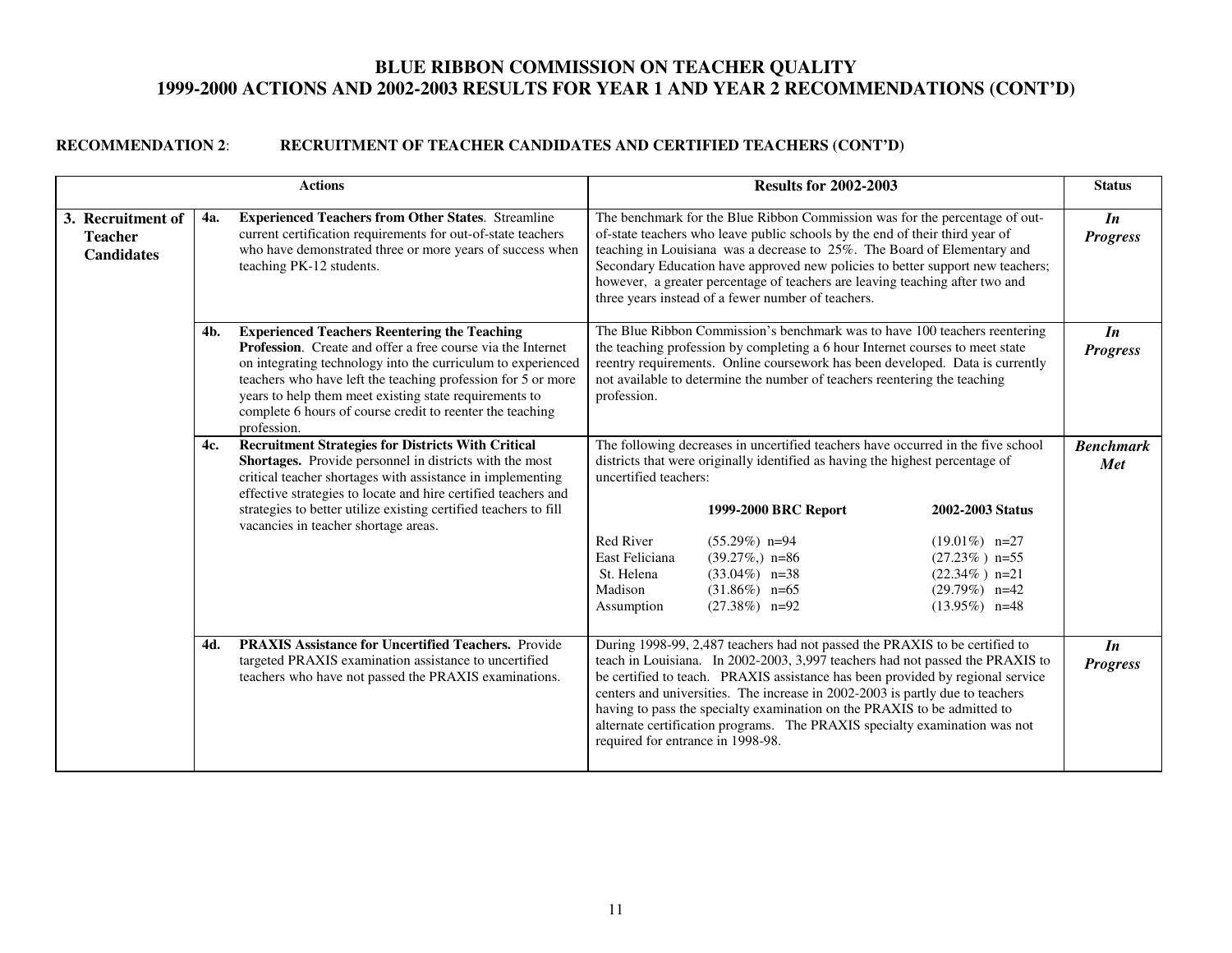|                                                          |            | <b>Actions</b>                                                                                                                                                                                                                          | <b>Results for 2002-2003</b>                                                                                                                                                                                                                                                                                                       | <b>Status</b>                   |
|----------------------------------------------------------|------------|-----------------------------------------------------------------------------------------------------------------------------------------------------------------------------------------------------------------------------------------|------------------------------------------------------------------------------------------------------------------------------------------------------------------------------------------------------------------------------------------------------------------------------------------------------------------------------------|---------------------------------|
| 3. Recruitment of<br><b>Teacher</b><br><b>Candidates</b> | 5a.        | High School. Counsel high school students and<br>provide them accurate information pertaining to the<br>pros and cons of entering and remaining within the<br>teaching profession.                                                      | Individual universities are disseminating information to recruit<br>individuals to the teaching profession.                                                                                                                                                                                                                        | $\mathbf{I}$<br><b>Progress</b> |
|                                                          | 5b.        | University. Counsel university students and provide<br>them with accurate information and experiences that<br>help them understand the pros and cons of entering<br>and remaining within the teaching profession.                       | Individual universities are disseminating information to recruit<br>individuals to the teaching profession. The New Teacher Project is<br>assisting five universities in developing materials that can be<br>disseminated to individuals interested in entering the teaching profession.<br>More work needs to occur in this area. | $\mathbf{I}$<br><b>Progress</b> |
|                                                          | <b>6a.</b> | Placement of Teachers. Encourage districts to place<br>all first and second year teachers in the areas in which<br>they are certified to teach.                                                                                         | Data is not available to determine if changes are occurring in this area.                                                                                                                                                                                                                                                          | <b>Not</b><br><b>Addressed</b>  |
|                                                          | 6b.        | <b>District Reporting of Teacher Certification Rate.</b><br>Report in the annual District Report Card the<br>percentage of certified teachers in the school district<br>and the percentage of schools with fully certified<br>teachers. | 100% of the district report cards specify the percentage of uncertified<br>teachers.                                                                                                                                                                                                                                               | <b>Benchmark</b><br><b>Met</b>  |
|                                                          | 6c.        | District Accountability System. Include district<br>teacher certification rate in the formula when<br>developing the state District Accountability System.                                                                              | The percentage of uncertified teaches is an indicator within the district<br>accountability system.                                                                                                                                                                                                                                | <b>Benchmark</b><br><b>Met</b>  |
|                                                          | 7а.        | <b>Streamlining of Existing Certification Areas. Collapse</b><br>existing areas of certification into fewer areas.                                                                                                                      | The Louisiana Department of Education is decreasing the number of areas of<br>certification.                                                                                                                                                                                                                                       | $\mathbf{I}$<br><b>Progress</b> |
|                                                          | 7b.        | <b>Collection of Teacher Retention Data.</b> Gather data from<br>districts to determine why teachers leave the teaching<br>profession.                                                                                                  | A Teacher Retention Study is being implemented during 2003-2004.                                                                                                                                                                                                                                                                   | In<br><b>Progress</b>           |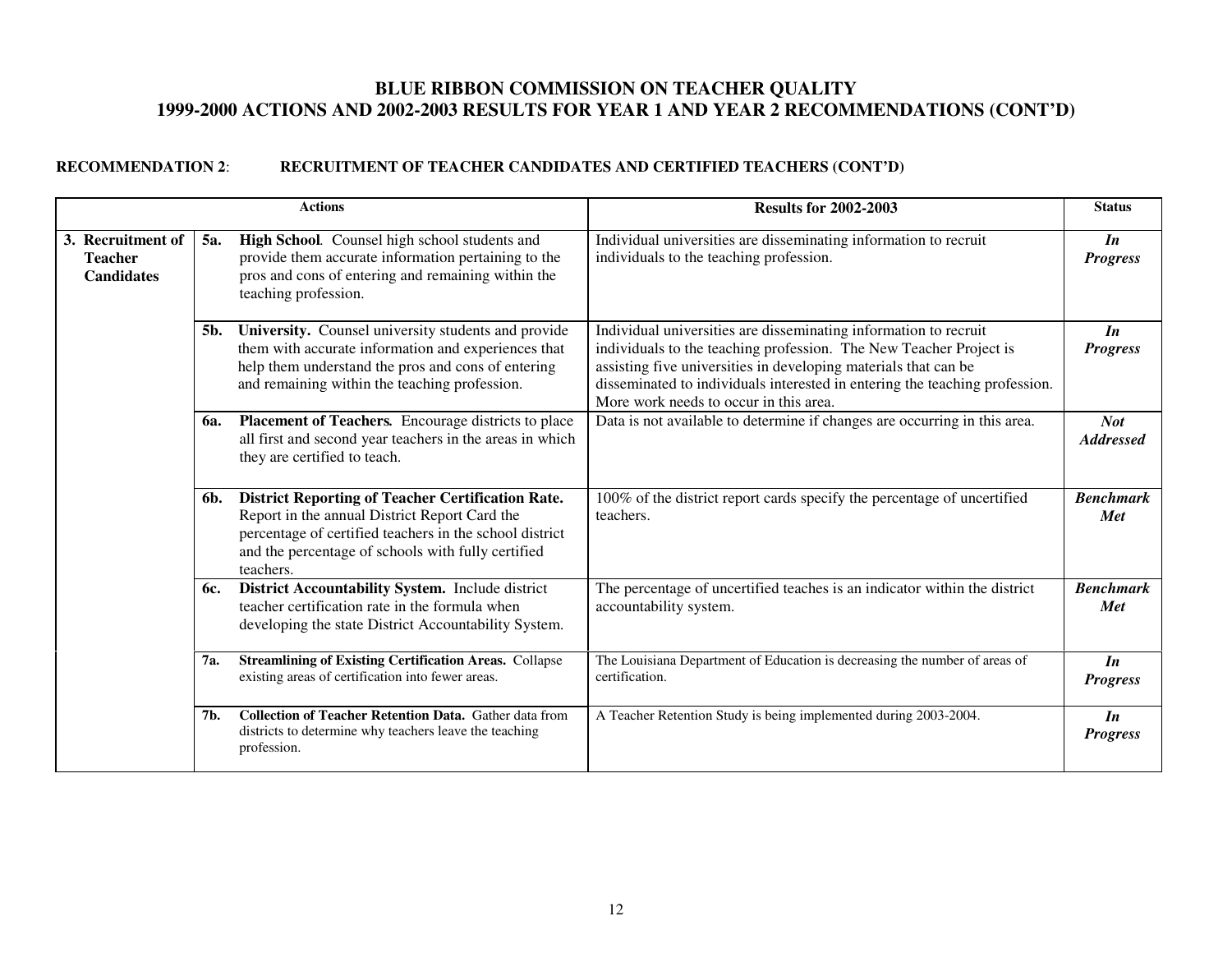|                                                          |     | <b>Actions</b>                                                                                                                                                                                                                                                                                                                                                                                                                                | <b>Results for 2002-2003</b>                                                                                                                                               | <b>Status</b>                  |
|----------------------------------------------------------|-----|-----------------------------------------------------------------------------------------------------------------------------------------------------------------------------------------------------------------------------------------------------------------------------------------------------------------------------------------------------------------------------------------------------------------------------------------------|----------------------------------------------------------------------------------------------------------------------------------------------------------------------------|--------------------------------|
| 3. Recruitment of<br><b>Teacher</b><br><b>Candidates</b> | 7c. | Elimination of Transcript Review. Replace the need for<br>the Louisiana Department of Education to review transcripts<br>to determine if teachers have met certification requirements<br>with universities recommending the names of program<br>completers who have met state certification requirements.<br>Only require the Louisiana Department of Education to<br>check transcripts when teachers move to Louisiana from<br>other states. | All universities now recommend new teachers for certification. Only out-of-state<br>transcripts are reviewed by the Department of Education to determine<br>certification. | <b>Benchmark</b><br><b>Met</b> |
|                                                          | 7d. | Waivers. Do not grant waivers when teachers fail to meet<br>certification requirements.                                                                                                                                                                                                                                                                                                                                                       | Waivers are granted by the Board of Elementary and Secondary<br>Education.                                                                                                 | Not<br><b>Addressed</b>        |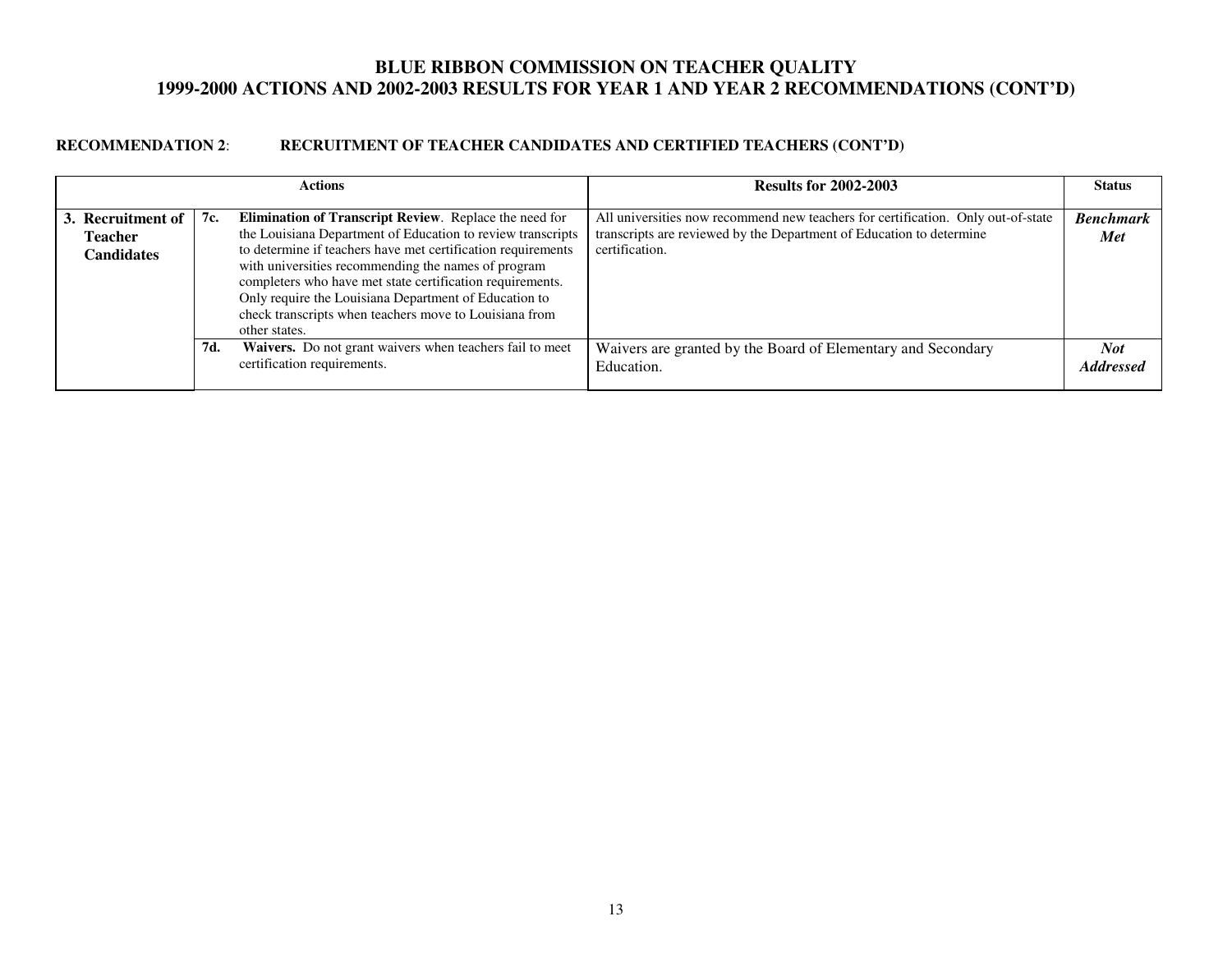#### **RECOMMENDATION 3: PREPARATION OF QUALITY TEACHERS**

*To have state agencies, universities, and districts work collaboratively to prepare teachers who possess the in-depth core knowledge and teaching skills to effectively educate higher achieving K-12 students.* 

- **PROJECTED OUTCOME: By 2004-2005, 100% of the universities will have a "Quality" status when evaluated by the state Teacher Preparation Accountability System.**
- **MEASURE: Data collected for the state's Teacher Preparation Accountability System.**

#### **UNIVERSITY ACCOUNTABILITY SYSTEM:**

**By 2002-2003, 74% of the universities attained a label of High Performing or Exemplary based upon the Teacher Preparation Accountability System.** 

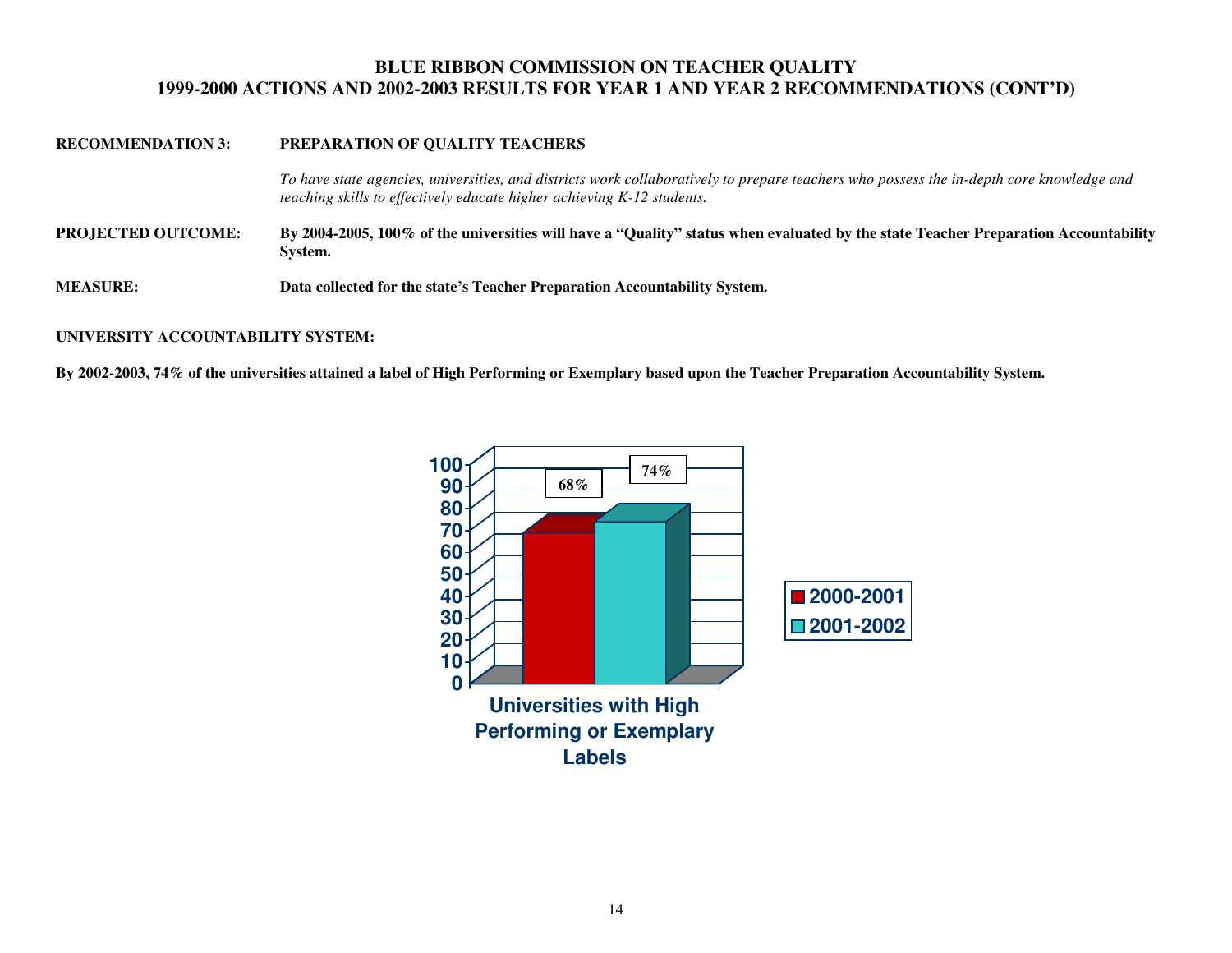### **RECOMMENDATION 3: PREPARATION OF QUALITY TEACHERS (Cont'd)**

#### **INSTITUTIONAL PERFORMANCE INDEX:**

**1. PRAXIS Passage Rates (1999-2002):** 





**2. First Year Teacher Satisfaction Survey (2001-2002)** 



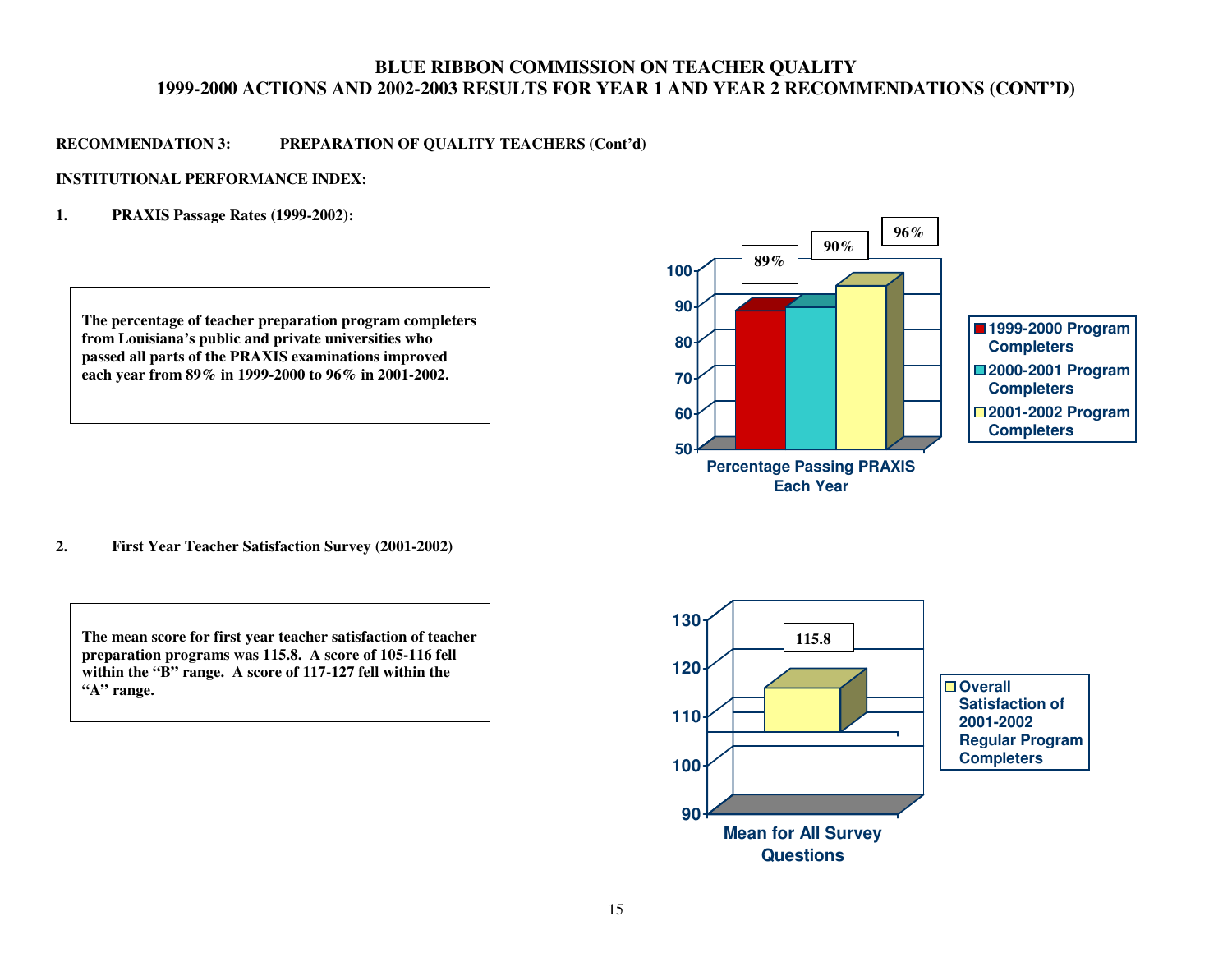## **RECOMMENDATION 3**: **PREPARATION OF QUALITY TEACHERS**

|    | <b>Actions</b>                                                                                                                                                                                                                                                                                                                             | <b>Results for 2002-2003</b>                                                                                                                                                                                                                                                                                                                                      | <b>Status</b>                  |
|----|--------------------------------------------------------------------------------------------------------------------------------------------------------------------------------------------------------------------------------------------------------------------------------------------------------------------------------------------|-------------------------------------------------------------------------------------------------------------------------------------------------------------------------------------------------------------------------------------------------------------------------------------------------------------------------------------------------------------------|--------------------------------|
| 1. | New Content Focused Certification Structure. Approve a new<br>certification structure that allows teachers to develop in-depth content<br>knowledge and instructional expertise to effectively teach students at the<br>following grade levels: PK-2; 1-6; 4-8; and 7-12.                                                                  | New certification structures are now being implemented for the following<br>grade levels: PK-3; 1-5; 4-8; and 6-12.                                                                                                                                                                                                                                               | <b>Benchmark</b><br>Met        |
| 2. | Teacher Preparation Accountability System. Create and implement a results<br>driven accountability system that holds universities accountable for the success of<br>their graduates as they teach PK-12 students in school settings.                                                                                                       | 100% of the universities are currently being evaluated based upon a Teacher<br>Preparation Accountability System that has been approved by the Board of<br>regents.                                                                                                                                                                                               | <b>Benchmark</b><br><b>Met</b> |
| 3. | State and Institutional Report Cards for Teacher Preparation Programs.<br>Issue annual state and institutional report cards on the quality of teacher<br>preparation programs in Louisiana.                                                                                                                                                | An annual institutional report is issues for 100% of the universities on April 8 of<br>each year.                                                                                                                                                                                                                                                                 | <b>Benchmark</b><br>Met        |
| 4. | Technology Infrastructure and Preparation. Provide universities, professional<br>development schools, and partner schools with the necessary infrastructure and<br>trained faculty to prepare new teachers to successfully integrate technology into<br>the curriculum.                                                                    | 100% of the universities, have the basic infrastructure to allow pre-service<br>teachers to integrate technology into the curriculum when working with K-12<br>students.<br>Efforts are currently underway for professional development schools to possess<br>the necessary infrastructure for pre-service teachers to use technology while<br>teaching students. | In<br><b>Progress</b>          |
| 5. | Redesign of University Curriculum. Redesign the university curriculum to<br>address university and district expectations for what effective teachers should<br>know and be able to do to teach higher achieving K-12 students.                                                                                                             | 100% of the universities have redesigned their for undergraduate teacher<br>preparation programs and alternate certification programs.                                                                                                                                                                                                                            | <b>Benchmark</b><br>Met        |
| 6. | Program Review. Have the Board of Regents review all redesigned teacher<br>preparation programs to ensure that they address current needs of K-12 schools.                                                                                                                                                                                 | 100% of the teacher preparation redesigned programs were evaluated by external<br>national consultants and recommended for approval to the Board of Regents and<br>Board of Elementary and Secondary Education.                                                                                                                                                   | <b>Benchmark</b><br>Met        |
| 7. | Faculty Involvement in K-12 Schools. Require all College of Education faculty<br>who teach pre-service teachers to work directly within K-12 schools (e.g.,<br>conducting action research, teaching field-based courses, supervising student<br>teachers, mentoring new teachers, etc.) for a minimum of one semester every five<br>years. | All universities have integrated a greater amount of school-based experiences<br>within teacher education courses which require faculty to have direct interaction<br>with PK-12 schools. Specific data is not currently being collected to determine<br>the percentage of faculty per year that work directly with PK-12 schools.                                | In<br><b>Progress</b>          |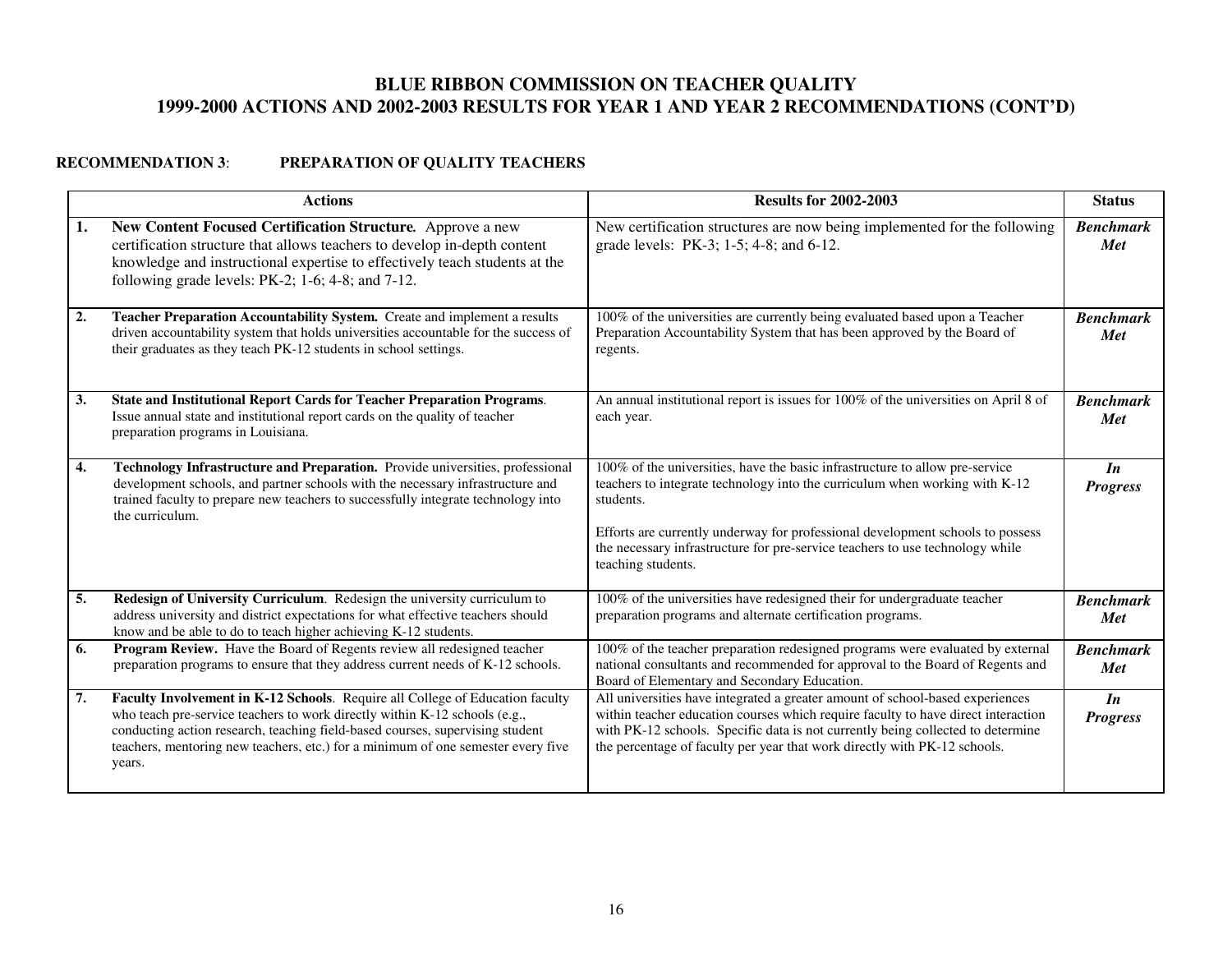# **RECOMMENDATION 4: CREATION OF ESSENTIAL CONDITIONS AND ENVIRONMENTS**

**To have state agencies, universities, and districts work collaboratively to** *create environments and conditions that support and retain highly effective pre-service teachers, new teachers, and experienced teachers.* 

**PROJECTED OUTCOME: By 2004-2005, the percentage of Louisiana public school teachers who remain within the teaching profession after their first 3 years of teaching will increase from 75% to 85%.** 

**MEASURE: Data collected by the Louisiana Department of Education pertaining to retention of new teachers.** 

#### **2002-2003 RESULTS**

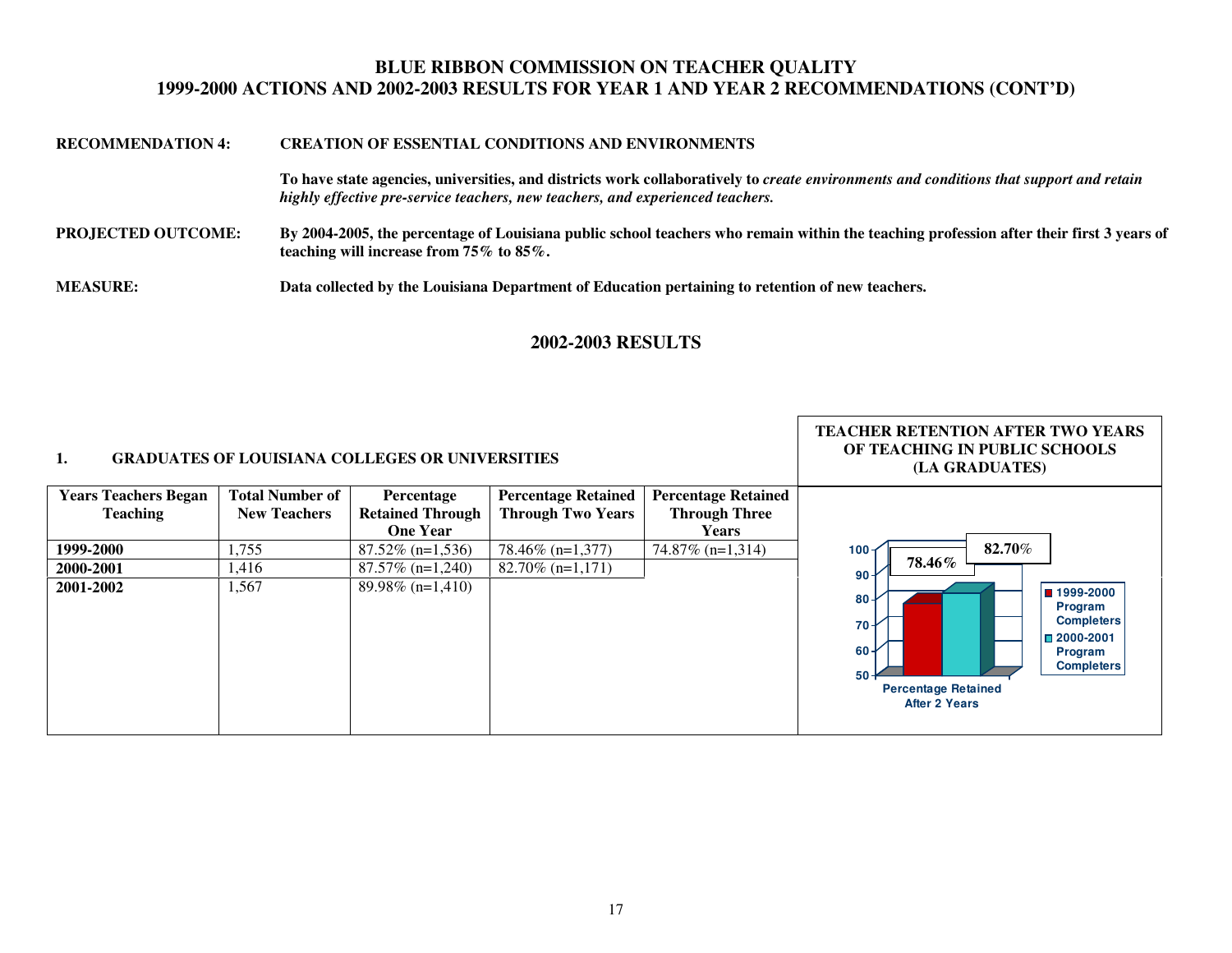**TEACHER RETENTION AFTER TWO** 

#### **RECOMMENDATION 4: CREATION OF ESSENTIAL CONDITIONS AND ENVIRONMENTS**

#### **2. GRADUATES OF OUT-OF-STATE COLLEGES OR UNIVERSITIES**



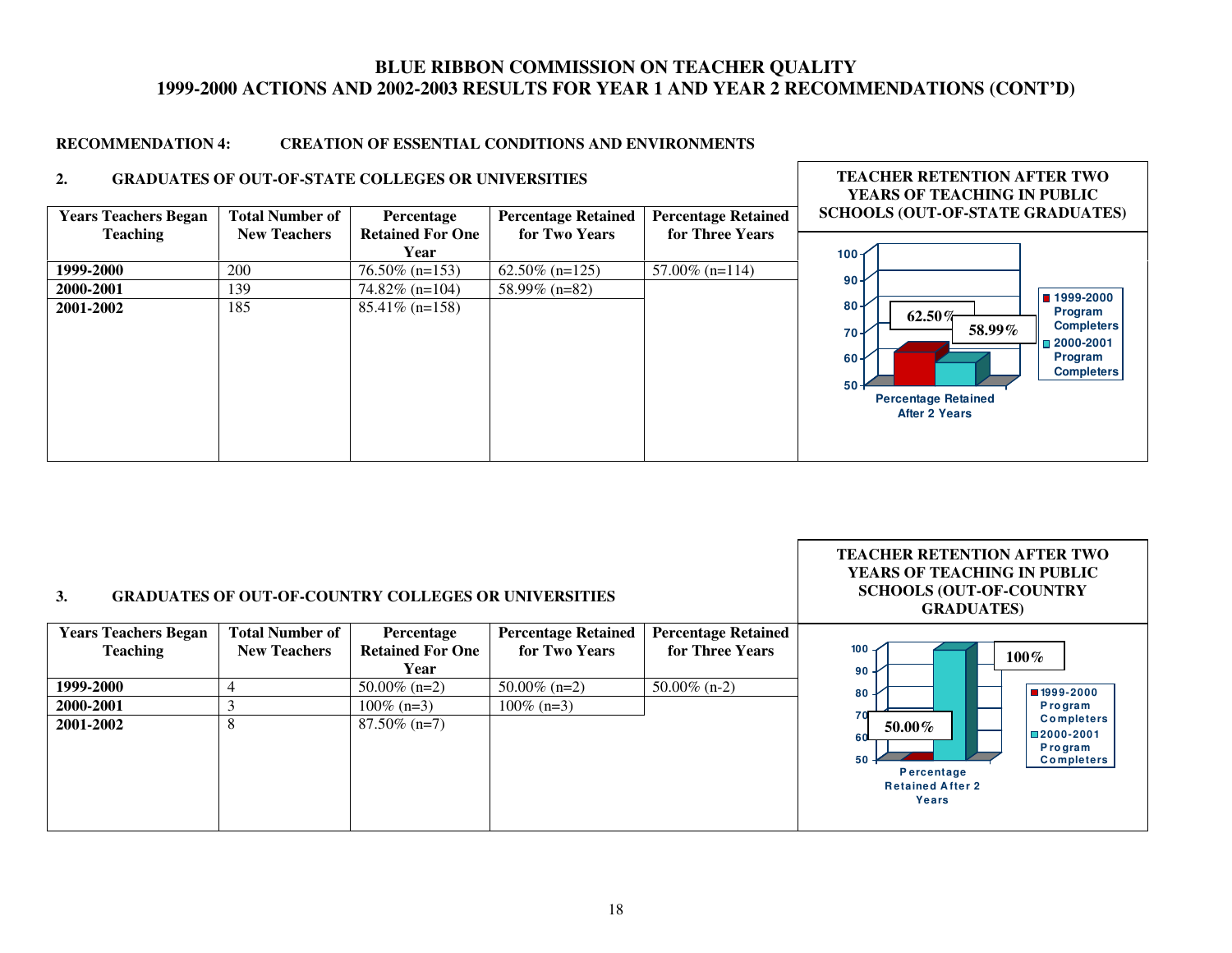**TEACHER RETENTION AFTER TWO YEARS OF TEACHING IN PUBLIC SCHOOLS (NO CERTIFICATION OR NO MATCH** 

#### **RECOMMENDATION 4: CREATION OF ESSENTIAL CONDITIONS AND ENVIRONMENTS**

#### **6. NO CERTIFICATION OR NO MATCH WITH FILE**



| <b>Years Teachers</b><br><b>Percentage Retained</b><br><b>Total Number of</b><br><b>Percentage Retained</b><br>Percentage<br>for Three Years<br><b>Began Teaching</b><br><b>Retained For One</b><br>for Two Years<br><b>New Teachers</b><br>100 <sub>1</sub><br>Year<br>$90 +$<br>$61.34\%$ (n=2,269)<br>$57.18\%$ (n=2,115)<br>3,699<br>$75.32\%$ (n=2,786)<br>1999-2000<br>$66.05\%$ (n=2,012)<br>3,046<br>$74.23\%$ (n=2,261)<br>2000-2001<br>$80 +$<br>3,225<br>78.54% (n=2,533)<br>2001-2002<br>$70+$ |                                                              |                                                                       |
|------------------------------------------------------------------------------------------------------------------------------------------------------------------------------------------------------------------------------------------------------------------------------------------------------------------------------------------------------------------------------------------------------------------------------------------------------------------------------------------------------------|--------------------------------------------------------------|-----------------------------------------------------------------------|
|                                                                                                                                                                                                                                                                                                                                                                                                                                                                                                            |                                                              |                                                                       |
|                                                                                                                                                                                                                                                                                                                                                                                                                                                                                                            |                                                              |                                                                       |
|                                                                                                                                                                                                                                                                                                                                                                                                                                                                                                            |                                                              |                                                                       |
|                                                                                                                                                                                                                                                                                                                                                                                                                                                                                                            |                                                              | $\blacksquare$ 1999-2000                                              |
|                                                                                                                                                                                                                                                                                                                                                                                                                                                                                                            | 66.05%                                                       | Program                                                               |
| $60 -$<br>$50 -$                                                                                                                                                                                                                                                                                                                                                                                                                                                                                           | 61.34%<br><b>Percentage Retained</b><br><b>After 2 Years</b> | <b>Completers</b><br>$\Box$ 2000-2001<br>Program<br><b>Completers</b> |

19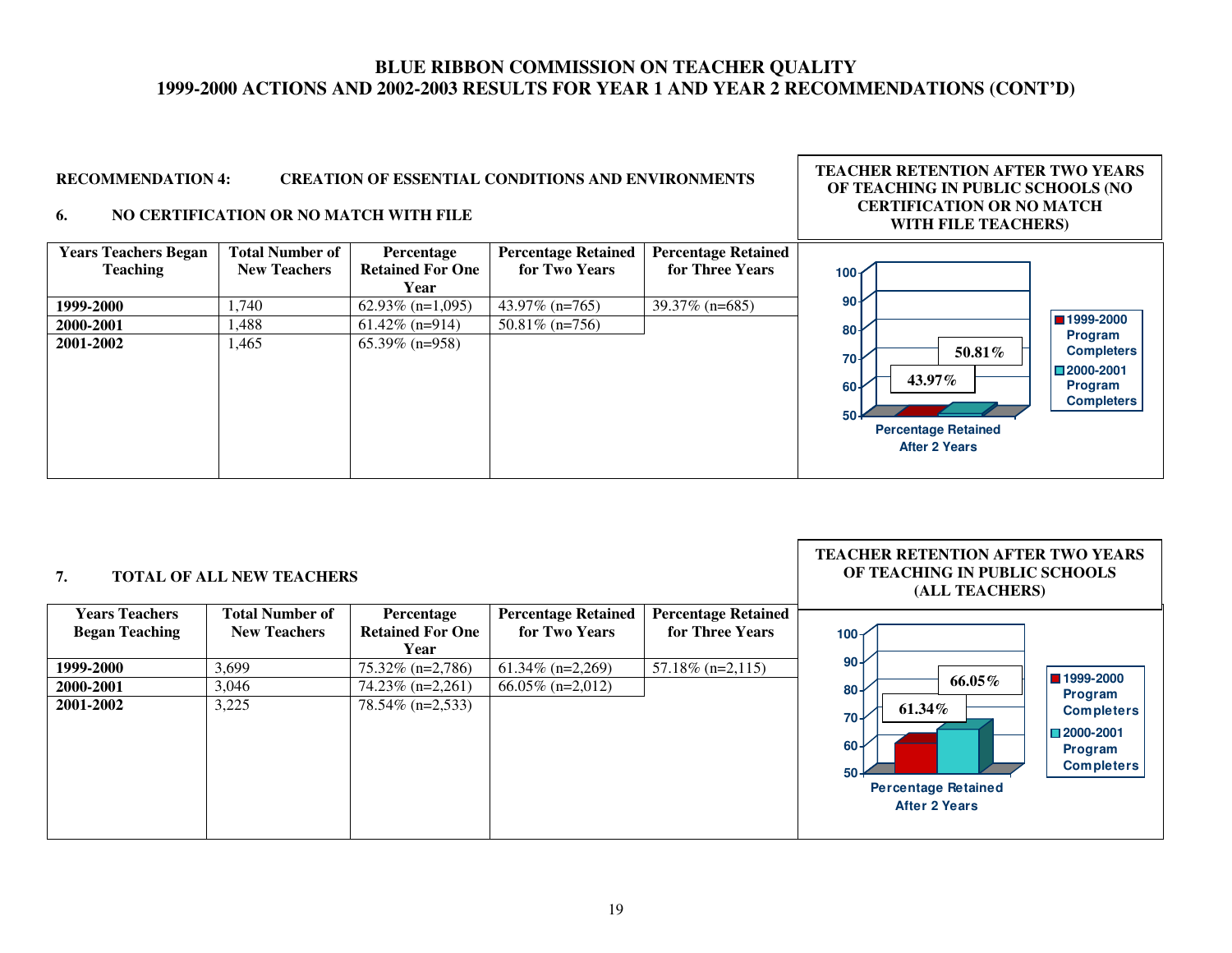|                                                         |     | <b>Actions</b>                                                                                                                                                                                                                                                                                                                                                             | <b>Results for 2002-2003</b>                                                                                                                                                                                                                                             | <b>Status</b>                                         |
|---------------------------------------------------------|-----|----------------------------------------------------------------------------------------------------------------------------------------------------------------------------------------------------------------------------------------------------------------------------------------------------------------------------------------------------------------------------|--------------------------------------------------------------------------------------------------------------------------------------------------------------------------------------------------------------------------------------------------------------------------|-------------------------------------------------------|
| 1. Monetary<br><b>Incentives for</b><br><b>Teachers</b> | 1a. | Teacher Salaries. Create and support legislation<br>to raise average teacher salaries to the SREB<br>average.                                                                                                                                                                                                                                                              | The Blue Ribbon Commission benchmark was to reach an SREB<br>Average Teacher Salary Target of \$35,522 by 2004-2005.<br>Louisiana had an SREB Average Teacher Salary of \$36,878 for<br>2002-2003. The SREB Average Teacher Salary is now \$40,771.                      | <b>Benchmark</b><br>Met                               |
|                                                         | 1b. | <b>Elevation in Salary for Master's Degree.</b><br>During 2000-2001, require the Blue Ribbon<br>Commission on Teacher Quality to recommend<br>to the Board of Elementary and Secondary<br>Education and Board of Regents strategies to<br>create and support legislation to provide more<br>substantial pay increases once teachers obtain<br>additional graduate degrees. | A state consortia composed of teacher leaders provided<br>recommendations for salary increases for graduate degrees. No<br>further action has been taken.                                                                                                                | $\mathbf{I}$<br><b>Progress</b>                       |
|                                                         | 1c. | <b>Reward Teachers Who Attain National</b><br>Certification. Actively promote the value of<br>national certification through the National Board<br>for Professional Teaching Standards and continue<br>to provide teachers who attain national<br>certification with reimbursement for their<br>application costs and a \$5,000 pay increase each<br>year for 10 years.    | The Blue Ribbon Commission set a benchmark of 100 teachers in<br>Louisiana achieving National Board Certification. Louisiana now<br>has 337 National Board Certified teachers with over 550<br>candidates working toward National Board Certification for 2003-<br>2004. | <b>Benchmark</b><br><b>Met</b>                        |
|                                                         | 1d. | <b>State Income Tax Incentive.</b> Create and<br>support legislation that allows new teachers to be<br>exempted from state income taxes for their first<br>five years of teaching.                                                                                                                                                                                         | A bill was introduced to the legislature; however, it was not<br>passed.                                                                                                                                                                                                 | <b>Bill not</b><br><b>Passed</b><br>Bv<br>Legislature |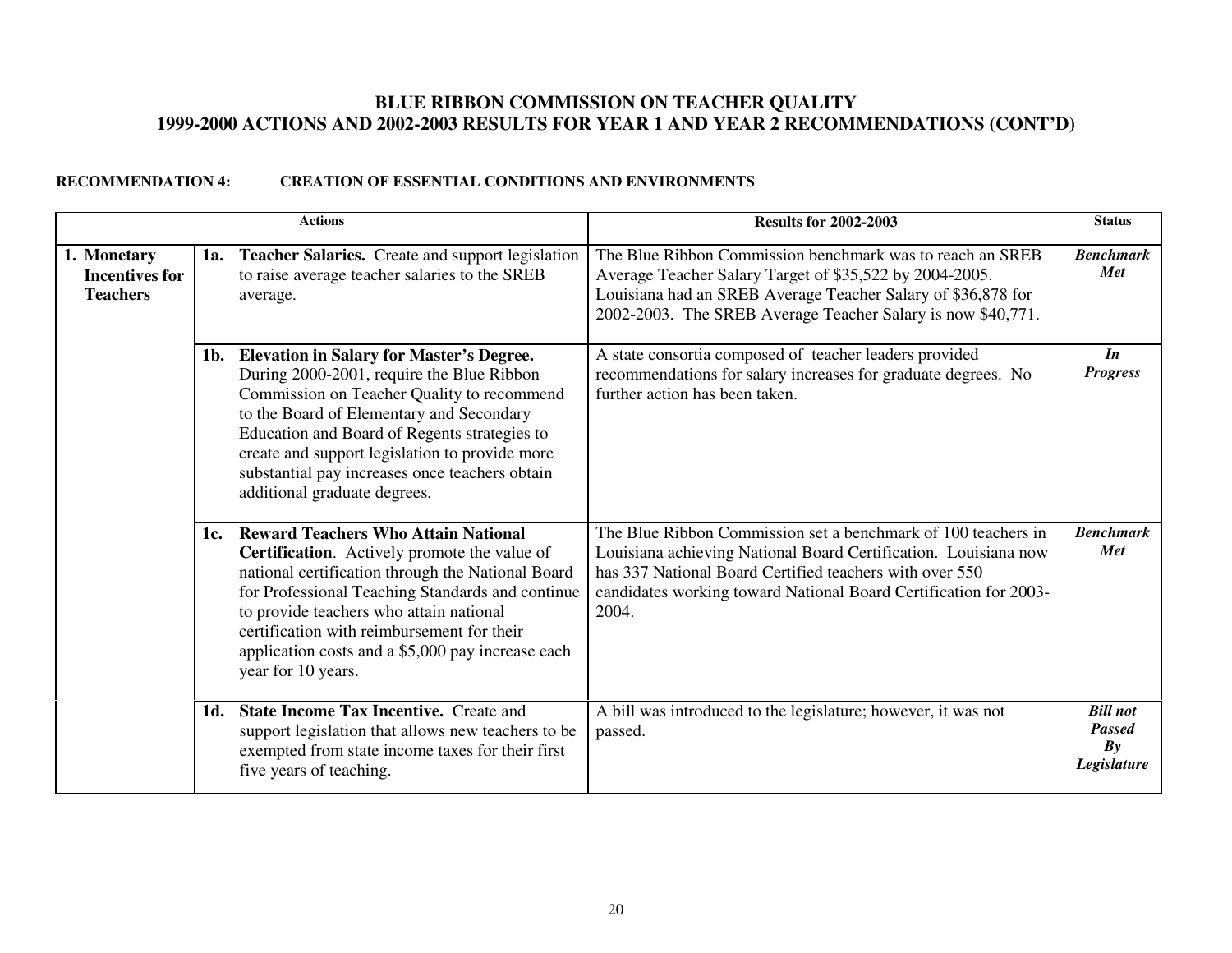|    |                                                                                                                                                                                                                                                                       | <b>Actions</b>                                                                                                                                                                                                                                                                                                   | <b>Results for 2002-2003</b>                                                                                                                                                                                                                                                                                                                                                                                                                                                                                 | <b>Status</b>                  |
|----|-----------------------------------------------------------------------------------------------------------------------------------------------------------------------------------------------------------------------------------------------------------------------|------------------------------------------------------------------------------------------------------------------------------------------------------------------------------------------------------------------------------------------------------------------------------------------------------------------|--------------------------------------------------------------------------------------------------------------------------------------------------------------------------------------------------------------------------------------------------------------------------------------------------------------------------------------------------------------------------------------------------------------------------------------------------------------------------------------------------------------|--------------------------------|
| 2. | <b>Funding to</b><br>Implement<br><b>Change</b>                                                                                                                                                                                                                       | 2a. Existing Funds. Redistribute existing funds/resources<br>within the Board of Regents, Board of Elementary and<br>Secondary Education, Louisiana Department of<br>Education, universities, and districts to implement<br>components of the Blue Ribbon Commission<br>recommendations.                         | Existing BOR and LDOE funds have been reallocated to support the<br>recommendations of the Blue Ribbon Commission on Teacher Quality.                                                                                                                                                                                                                                                                                                                                                                        | <b>Benchmark</b><br>Met        |
|    |                                                                                                                                                                                                                                                                       | 2b. Grant Funds. Actively pursue grant funds to<br>implement components of the Blue Ribbon<br>Commission recommendations.                                                                                                                                                                                        | A Title II Teacher Quality Enhancement State grant was secured to<br>support the teacher quality initiatives.                                                                                                                                                                                                                                                                                                                                                                                                | <b>Benchmark</b><br><b>Met</b> |
|    |                                                                                                                                                                                                                                                                       | 2c. New State Funds. Secure new state funds to<br>implement components of the Blue Ribbon<br>Commission recommendations that require dedicated<br>funding (e.g., Teacher Preparation Accountability<br>system; hiring of new faculty to address increased<br>enrollments in teacher preparation programs, etc.). | New state funds were appropriate to the Board of Regents to support the<br>redesign of all teacher preparation programs and the recruitment of<br>teachers to the teaching profession.                                                                                                                                                                                                                                                                                                                       | <b>Benchmark</b><br><b>Met</b> |
| 3. | University Tenure and Promotion. Create new polices for tenure/promotion<br>within universities that reward university faculty who demonstrate outstanding<br>performance when collaborating with K-12 schools to improve teacher quality and<br>student achievement. |                                                                                                                                                                                                                                                                                                                  | The Blue Ribbon Commission target was for 100% of the universities to have<br>policies that would reward outstanding performance in K-12 schools when<br>making tenure/promotion and merit decisions. The Board of Regents passed a<br>Teacher Preparation Policy that asked all campuses to reexamine their<br>tenure/promotion policies to determine if greater weight could be provided for<br>involvement in K-12 school. Additional follow-up with the campuses regarding<br>policies has not occurred. | In<br><b>Progress</b>          |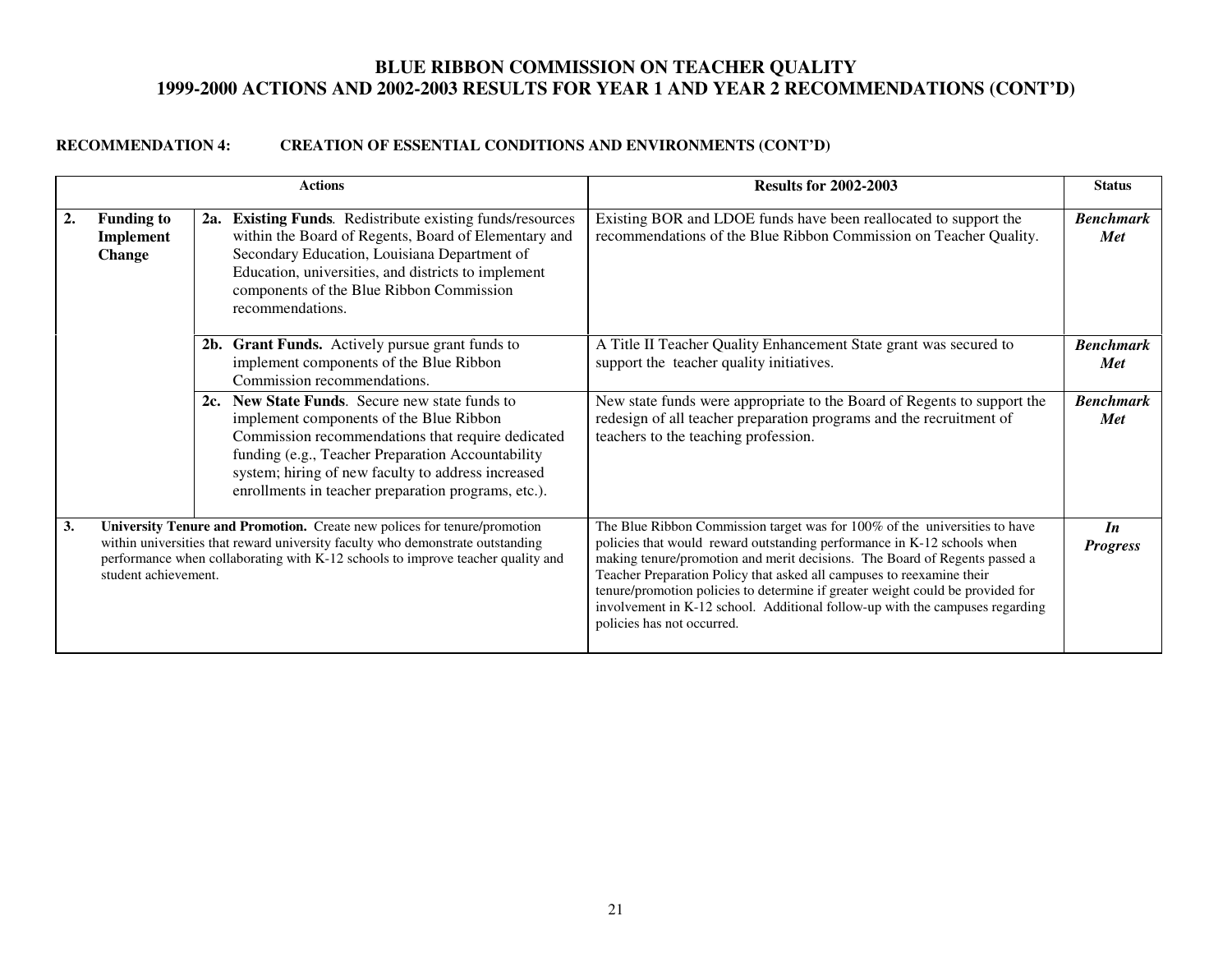|    |                                                      |     | <b>Actions</b>                                                                                                                                                                                                                                                                   | <b>Results for 2002-2003</b>                                                                                                                                                                                                                                                                                                                                                         | <b>Status</b>                   |
|----|------------------------------------------------------|-----|----------------------------------------------------------------------------------------------------------------------------------------------------------------------------------------------------------------------------------------------------------------------------------|--------------------------------------------------------------------------------------------------------------------------------------------------------------------------------------------------------------------------------------------------------------------------------------------------------------------------------------------------------------------------------------|---------------------------------|
| 4. | <b>Induction of</b><br><b>New</b><br><b>Teachers</b> | 4a. | <b>Louisiana Teacher Assistance and Assessment</b><br>Program<br>4a(1). Amount of Mentoring.<br>Expand the amount of time new teachers are mentored<br>at their schools to one full year before being assessed<br>for the Louisiana Teacher Assistance and Assessment<br>Program | 100% of new teachers are now being provided two full years of<br>mentoring as part of the Teacher Assistance and Assessment Program.                                                                                                                                                                                                                                                 | <b>Benchmark</b><br>Met         |
|    |                                                      |     | 4a(2). Structure of Mentoring Program.<br>Restructure the current mentoring program to enhance<br>the quality of interaction between mentors and new<br>teachers.                                                                                                                | The Blue Ribbon Commission benchmark was for 90% of new teachers<br>to provide a rating of 5 or 6 (on a 6-point) scale when required to state<br>the extent to which mentoring activities improved their teaching. This<br>data has not been collected.                                                                                                                              | <b>Not</b><br><b>Addressed</b>  |
|    |                                                      |     | 4a(3). Expansion of Assessment. Change the<br>existing Louisiana Teacher Assistance and<br>Assessment Program by assessing teachers at the<br>beginning of their second year of teaching instead of<br>the end of their first year.                                              | 100% of new teachers are being assessed at the beginning of their second<br>year of teaching instead of at the end of their first year of teaching.                                                                                                                                                                                                                                  | <b>Benchmark</b><br><b>Met</b>  |
|    |                                                      |     | 4a(4). Content of Assessment. Expand the existing<br>performance-based assessments (e.g., interview data<br>and observation data) to include a portfolio of teacher<br>work samples when assessing the effectiveness of new<br>teachers.                                         | 100% of new teachers submit a portfolio of work samples as additional<br>assessment data for the Teacher Assistance and Assessment Program                                                                                                                                                                                                                                           | <b>Benchmark</b><br>Met         |
|    |                                                      | 4b. | <b>District Induction.</b> Assist principals in developing<br>comprehensive induction programs for teachers during<br>their first three years of teaching that extend beyond<br>the mentoring provided by the Louisiana Teacher<br>Assistance and Assessment.                    | The Blue Ribbon Commission benchmark was for five districts to<br>develop and implement model induction programs and have the retention<br>rate of teachers in the 5 districts with model programs increase by 50%.<br>Districts are implementing model induction programs; however, data is<br>not available pertaining to total number of districts and impact of the<br>programs. | $\mathbf{I}$<br><b>Progress</b> |
|    |                                                      | 4c. | University Mentoring. Provide ongoing support<br>(e.g., on-line support, Internet resources, special<br>seminars, etc.) to university graduates during their<br>first three years of teaching.                                                                                   | 100% of the universities are now providing ongoing support for<br>graduates during their first three years of teaching.                                                                                                                                                                                                                                                              | <b>Benchmark</b><br>Met         |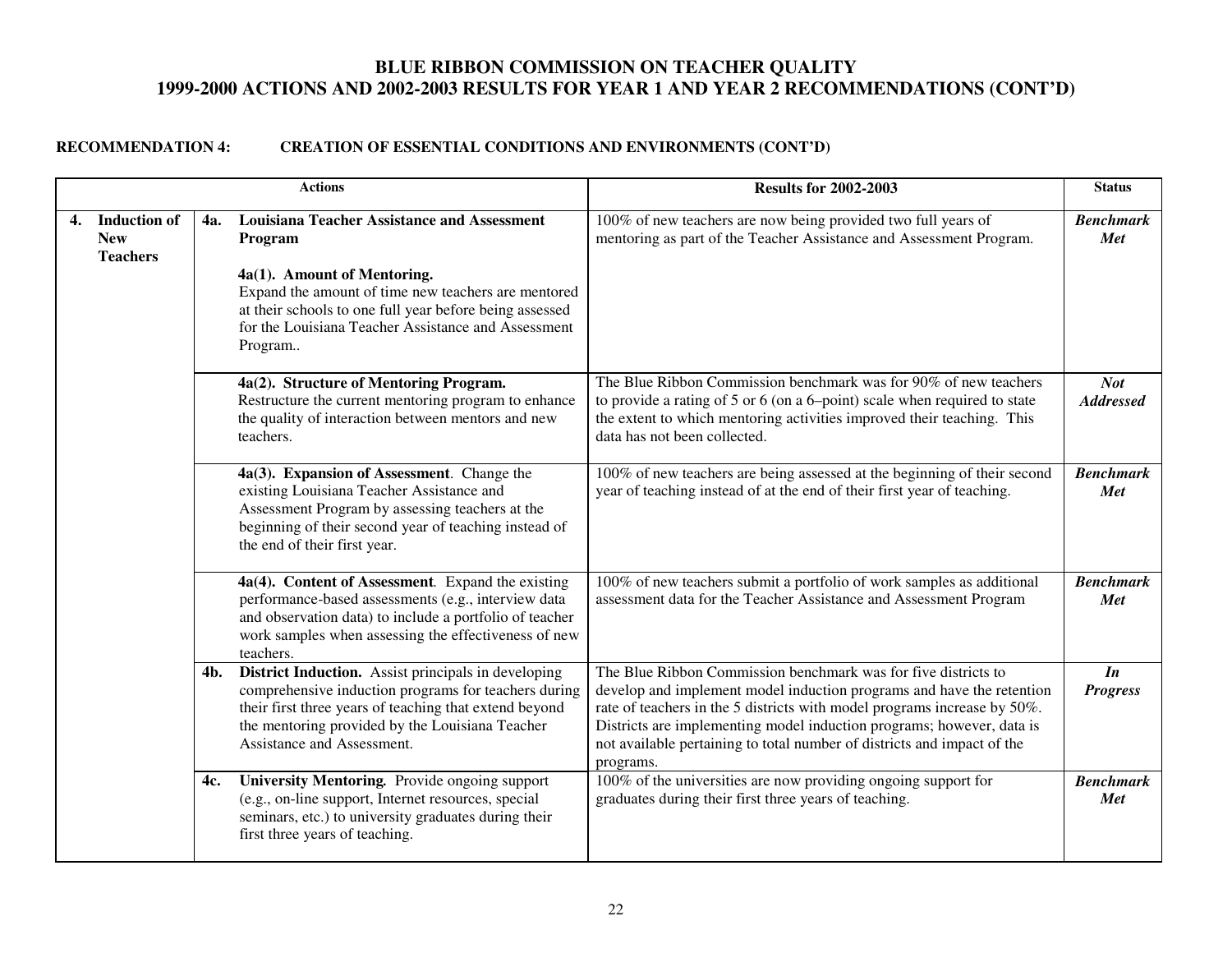|    |                                                                                                                                                                                                                                                                                                                                                 |     | <b>Actions</b>                                                                                                                                                                                                                                                                                                                                                                                                                                                                        | <b>Results for 2002-2003</b>                                                                                                                                                                                | <b>Status</b>                  |
|----|-------------------------------------------------------------------------------------------------------------------------------------------------------------------------------------------------------------------------------------------------------------------------------------------------------------------------------------------------|-----|---------------------------------------------------------------------------------------------------------------------------------------------------------------------------------------------------------------------------------------------------------------------------------------------------------------------------------------------------------------------------------------------------------------------------------------------------------------------------------------|-------------------------------------------------------------------------------------------------------------------------------------------------------------------------------------------------------------|--------------------------------|
| 5. | <b>District</b><br><b>Retention of</b><br><b>Teachers</b>                                                                                                                                                                                                                                                                                       | 5a. | District Reporting of Teacher Retention Rate. Report in<br>the annual District Report Cards data pertaining to the<br>retention of teachers after one, two, and three years of<br>teaching in the districts.                                                                                                                                                                                                                                                                          | The Blue Ribbon Commission benchmark was for five districts to develop and<br>implement model induction programs and have the retention rate of teachers<br>increase by 50%. This was not addressed.        | <b>Not</b><br><b>Addressed</b> |
|    |                                                                                                                                                                                                                                                                                                                                                 | 5b. | District Accountability System. Include teacher retention<br>rate in the formula when developing the state District<br>Accountability System.                                                                                                                                                                                                                                                                                                                                         | 100% of the universities will provide formal ongoing support for graduates<br>during their first three years of teaching.                                                                                   | <b>Not</b><br><b>Addressed</b> |
| 6. | Data System. Develop a comprehensive data system shared by universities and<br>districts that answers questions pertaining to teacher recruitment, teacher quality, and<br>teacher retention.                                                                                                                                                   |     |                                                                                                                                                                                                                                                                                                                                                                                                                                                                                       | Meetings have been conducted to discuss the development of a comprehensive<br>data system that combines BOR and BESE data.                                                                                  | In<br><b>Progress</b>          |
| 6. | Recruitment, Preparation and Retention of Quality Principals. During 2000-<br>2001, require the Blue Ribbon Commission on Teacher Quality to recommend to the<br>Board of Elementary and Secondary Education and Board of Regents a<br>comprehensive system to recruit, prepare, and retain highly qualified principals and<br>district leader. |     |                                                                                                                                                                                                                                                                                                                                                                                                                                                                                       | A state committee met and submitted recommendations to the Blue Ribbon<br>Commission for Teacher Quality.                                                                                                   | <b>Benchmark</b><br><b>Met</b> |
| 7. | Professional<br>and<br>Leadership<br><b>Development</b>                                                                                                                                                                                                                                                                                         | 8a. | University Faculty. Provide university faculty with the<br>necessary professional development to successfully deliver<br>the redesigned curriculum.                                                                                                                                                                                                                                                                                                                                   | 100% of the universities have provided opportunities for faculty to participate in<br>professional development that supports the redesigned teacher preparation<br>programs.                                | <b>Benchmark</b><br><b>Met</b> |
|    |                                                                                                                                                                                                                                                                                                                                                 | 8b. | Teachers - New Licensure Structure. During 2000-2001,<br>require the Blue Ribbon Commission on Teacher Quality to<br>recommend to the Board of Elementary and Secondary<br>Education and Board of Regents a system that requires all<br>teachers under the new certification structure to participate<br>in ongoing professional development (aligned with school<br>improvement goals) over a five year time period in order for<br>teacher licenses to be renewed every five years. | A state committee met and submitted a comprehensive set of recommendations<br>to the Blue Ribbon Commission for Teacher Quality pertaining to teacher<br>participation in ongoing professional development. | <b>Benchmark</b><br><b>Met</b> |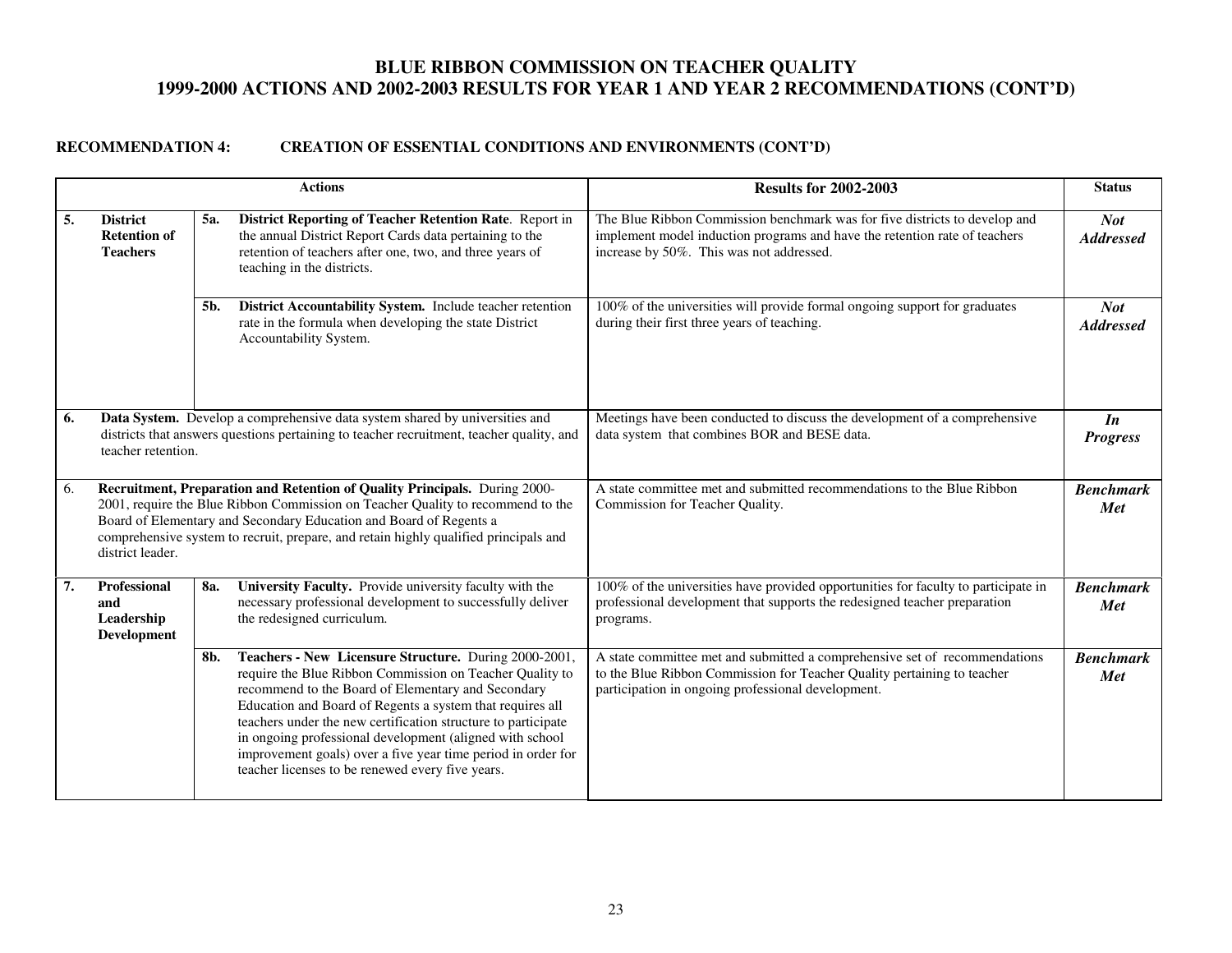|                                                                              |     | <b>Actions</b>                                                                                                                                                                                                                                                                                                                                                                                                                                 | <b>Results for 2002-2003</b>                                                                                                                                                                                                                                                                                                                  | <b>Status</b>           |
|------------------------------------------------------------------------------|-----|------------------------------------------------------------------------------------------------------------------------------------------------------------------------------------------------------------------------------------------------------------------------------------------------------------------------------------------------------------------------------------------------------------------------------------------------|-----------------------------------------------------------------------------------------------------------------------------------------------------------------------------------------------------------------------------------------------------------------------------------------------------------------------------------------------|-------------------------|
| 7. Professional<br>and<br>Leadership<br>Development<br>(Cont <sup>2</sup> d) | 8c. | <b>Teachers - Existing Licensure Structure.</b> During<br>2000-2001, require the Blue Ribbon Commission<br>on Teacher Quality to recommend to the Board of<br>Elementary and Secondary Education and Board of<br>Regents a comprehensive professional development<br>system that provides experienced teachers with<br>opportunities to participate in meaningful<br>professional development that results in improved<br>student achievement. | A state committee met and submitted recommendations to the Blue<br>Ribbon Commission for Teacher Quality for a comprehensive<br>professional development system that provides experienced teachers with<br>opportunities to participate in meaningful professional development that<br>results in improved student achievement.               | <b>Benchmark</b><br>Met |
|                                                                              | 8d. | Principals. During 2000-2001, require the Blue<br>Ribbon Commission on Teacher Quality to<br>recommend to the Board of Elementary and<br>Secondary Education and Board of Regents a<br>comprehensive professional development system<br>that provides principals with opportunities to<br>participate in meaningful professional development<br>that results in improved student achievement.                                                  | A state committee met and submitted recommendations to the Blue<br>Ribbon Commission for Teacher Quality for a comprehensive<br>professional development system that provides principals with<br>opportunities to participate in meaningful professional development that<br>results in improved student achievement.                         | <b>Benchmark</b><br>Met |
|                                                                              | 8e. | <b>Graduate Programs for Teachers and Principals.</b><br>During 2000-2001, require the Blue Ribbon<br>Commission on Teacher Quality to recommend to<br>the Board of Elementary and Secondary Education<br>and Board of Regents strategies to improve the<br>quality of existing graduate programs within<br>universities.                                                                                                                      | A state committee met and submitted recommended strategies to the Blue<br>Ribbon Commission for Teacher Quality to improve the quality of<br>existing graduate programs within universities                                                                                                                                                   | <b>Benchmark</b><br>Met |
|                                                                              | 8f. | <b>Leadership Opportunities for Classroom</b><br>Teachers. During 2000-2001, require the Blue<br>Ribbon Commission on Teacher Quality to<br>recommend to the Board of Elementary and<br>Secondary Education and Board of Regents ways to<br>create leadership opportunities for highly effective<br>teachers (e.g., Teachers of the Year, National Board<br>Certified Teachers, etc.) who wish to remain within<br>school settings.            | A state committee met and submitted a comprehensive set of<br>recommendations to the Blue Ribbon Commission for Teacher Quality<br>pertaining to ways to create leadership opportunities for highly effective<br>teachers (e.g., Teachers of the Year, National Board Certified Teachers,<br>etc.) who wish to remain within school settings. | <b>Benchmark</b><br>Met |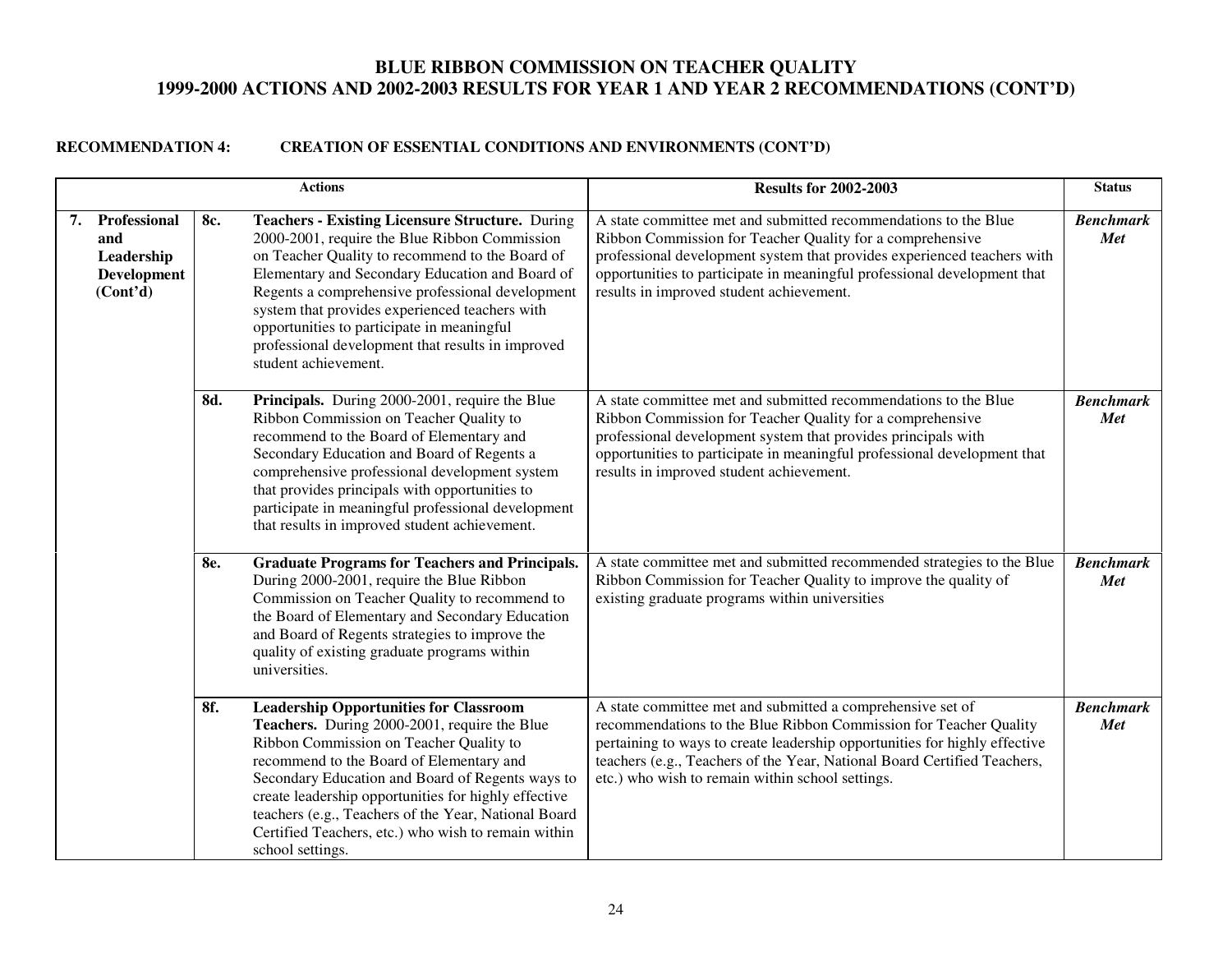|                                                                    |            | <b>Actions</b>                                                                                                                                                                                                                                                                                                                                                                                                                                                                               | <b>Results for 2002-2003</b>                                                                                                                                                                                                                            | <b>Status</b>                   |
|--------------------------------------------------------------------|------------|----------------------------------------------------------------------------------------------------------------------------------------------------------------------------------------------------------------------------------------------------------------------------------------------------------------------------------------------------------------------------------------------------------------------------------------------------------------------------------------------|---------------------------------------------------------------------------------------------------------------------------------------------------------------------------------------------------------------------------------------------------------|---------------------------------|
| 8. Recruitment,<br>Preparation,<br>and Retention<br>of Educational | <b>1a.</b> | Develop a comprehensive system to recruit, prepare, and<br>retain quality educational leaders.<br>Certification. Redesign and strengthen educational                                                                                                                                                                                                                                                                                                                                         | One Educational Leadership certificate was approved by the Board of<br>Elementary and Secondary Education to replace the five separate<br>certification areas.                                                                                          | <b>Benchmark</b><br>Met         |
| <b>Leaders</b>                                                     |            | leadership certification in Louisiana.<br>1a(1) Consolidation of Certification Areas.<br>Consolidate the existing five areas of certification for<br>school and district-level administrators (e.g.,<br>Elementary School Principal; Secondary School<br>Principal; Parish or City School Supervisor of<br>Instruction; Parish or City School Superintendent; and<br>Supervisor of Child Welfare and Attendance/Visiting<br>Teacher) into one certification area of "Educational<br>Leader". |                                                                                                                                                                                                                                                         |                                 |
|                                                                    |            | 1a(2) New Certification Structure for Educational<br>Leadership. Require educational leaders to progress<br>through different levels to obtain a professional<br>license as an educational leader. The highest level<br>must be attained to be certified as a superintendent.                                                                                                                                                                                                                | A new certification structure was approved by the Board of Elementary<br>and Secondary Education which requires principals to transition through<br>three different levels to reach the highest level of educational leadership<br>as a superintendent. | <b>Benchmark</b><br>Met         |
|                                                                    | 1b.        | <b>Redesigned University Curriculum for Educational</b><br><b>Leadership Programs</b><br>Require universities to redesign the curriculum within<br>educational leadership programs during 2001-2002,<br>obtain university and BoR approval of the programs<br>during 2002-2003, and begin implementing the new<br>programs on July 1, 2003.                                                                                                                                                  | All universities are currently redesigning their educational leadership<br>programs. All redesigned educational leadership programs must be<br>approved by the Board of Regents and Board of Elementary and<br>Secondary Education by July 1, 2005.     | $\mathbf{I}$<br><b>Progress</b> |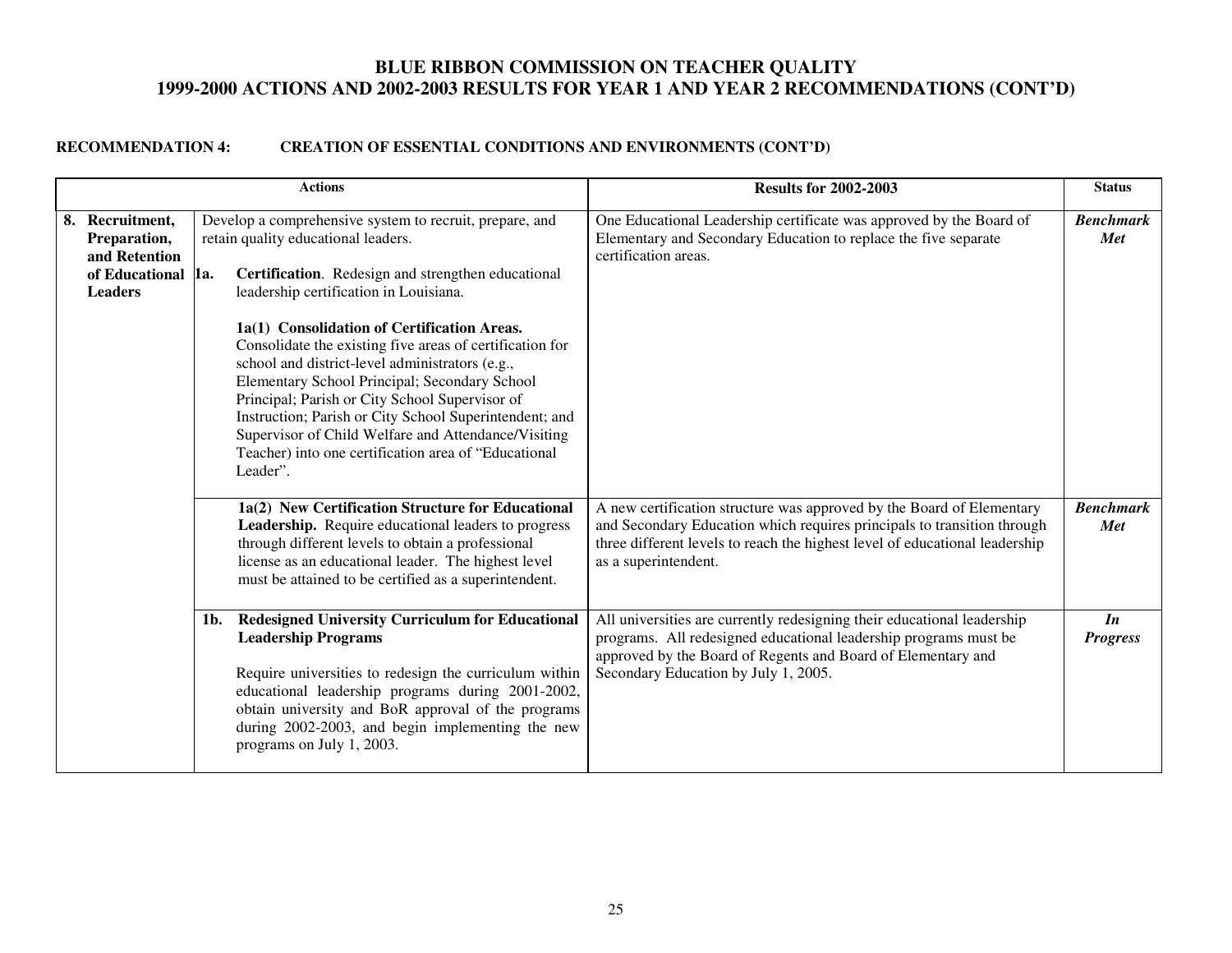|                                                                                                  |     | <b>Actions</b>                                                                                                                                                                                                                                                                                                                                                                                                                                                                    | <b>Results for 2002-2003</b>                                                                                                                                      | <b>Status</b>                |
|--------------------------------------------------------------------------------------------------|-----|-----------------------------------------------------------------------------------------------------------------------------------------------------------------------------------------------------------------------------------------------------------------------------------------------------------------------------------------------------------------------------------------------------------------------------------------------------------------------------------|-------------------------------------------------------------------------------------------------------------------------------------------------------------------|------------------------------|
| 8. Recruitment,<br>Preparation,<br>and Retention<br>of Educational<br><b>Leaders</b><br>(Cont'd) | 1b. | <b>Redesigned University Curriculum for Educational</b><br>Leadership Programs (Cont'd)<br>1b(1) Curriculum Standards. Construct the<br>educational leadership programs on the following<br>standards: (a) Standards for School Principals in<br>Louisiana; (b) Interstate School Leaders Licensure<br>Consortium (ISLLC) Standards for School Leaders;<br>and (c) National Council for the Accreditation of<br>Teacher Education (NCATE) folio guidelines for<br>program review. | All universities are using state approved standards to redesign their<br>educational leadership programs.                                                         | <b>Benchmark</b><br>Met      |
|                                                                                                  |     | 1b(2) Job-Embedded Experiences. Require new<br>programs to provide their candidates with real-world,<br>job-embedded experiences by integrating field<br>experiences throughout the curriculum, offering<br>practicum experiences throughout the entire program,<br>requiring students to complete projects that are<br>connected to the real world of schools, and requiring<br>students to demonstrate mastery through the successful<br>completion of problem-based work.      | All universities are integrating job-embedded experiences into their<br>redesigned educational leadership programs.                                               | <b>Benchmark</b><br>Met      |
|                                                                                                  |     | 1b(3) Full Time Internship. Require all students<br>enrolled in educational leadership programs to<br>complete a robust, full-time internship that is at least<br>one academic year (i.e., two regular consecutive<br>semesters or three quarters) as a degree requirement.                                                                                                                                                                                                       | Individual universities are working with school districts to create plans<br>for district to fund full-time internships for educational leadership<br>candidates. | In<br><b>Progress</b>        |
|                                                                                                  |     | 1b(3a) Create a subcommittee to work with BESE<br>and the BoR to develop a strategy to fund the cost of<br>the full-time internships to ensure that the internships<br>do not impose a financial burden on the students and<br>serve as a disincentive for individuals to pursue<br>educational leadership certification.                                                                                                                                                         | Individual universities are working with school districts to create plans<br>for district to fund full-time internships for educational leadership<br>candidates. | <i>In</i><br><b>Progress</b> |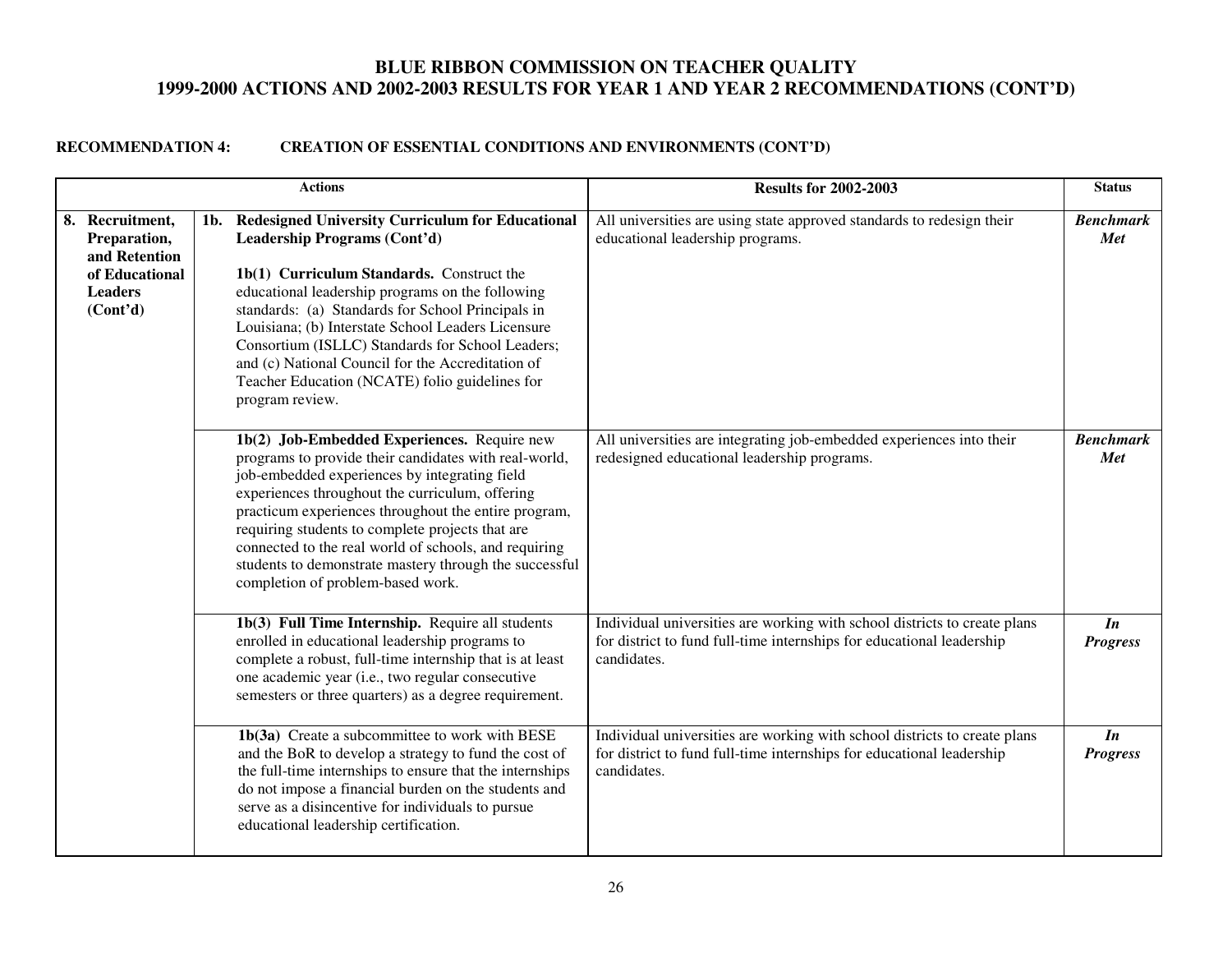|                                                                                                  |     | <b>Actions</b>                                                                                                                                                                                                                                                                                                                                                            | <b>Results for 2002-2003</b>                                                                                                                                                                      | <b>Status</b>                   |
|--------------------------------------------------------------------------------------------------|-----|---------------------------------------------------------------------------------------------------------------------------------------------------------------------------------------------------------------------------------------------------------------------------------------------------------------------------------------------------------------------------|---------------------------------------------------------------------------------------------------------------------------------------------------------------------------------------------------|---------------------------------|
| 8. Recruitment,<br>Preparation,<br>and Retention<br>of Educational<br><b>Leaders</b><br>(Cont'd) |     | 1b(3) Full Time Internship.<br>During this time period, require<br>1b(3b)<br>students to not hold full time employment to<br>allow them to serve in a variety of leadership<br>capacities on a full time basis in state-accredited<br>schools.                                                                                                                            | Individual universities are working with school districts to create plans<br>for district to fund full-time internships for educational leadership<br>candidates.                                 | In<br><b>Progress</b>           |
|                                                                                                  | 1c. | <b>Tuition Exemptions and Other Types of Support</b><br>Create tuition exemptions and identify other funding<br>opportunities for talented educators to pursue careers<br>in educational leadership. Provide tuition exemptions<br>and other types of support to individuals who complete<br>Aspiring Leaders Programs and enter into Educational<br>Leadership Programs. | Individual universities are working with school districts to create plans<br>for district to fund individuals who wish to enter Aspiring Leaders<br>Programs and Educational Leadership Programs. | <i>In</i><br><b>Progress</b>    |
|                                                                                                  | 1d. | <b>District Evaluation of Educational Leaders</b><br>Have the Louisiana Department of Education develop<br>and implement a plan to change existing evaluation<br>processes so that they are consistent with the state's<br>new vision for leader preparation, practices, and<br>professional development.                                                                 | The Principal Induction Program is aligning the evaluation of new<br>principals with new visions for leader preparation.                                                                          | $\mathbf{I}$<br><b>Progress</b> |
|                                                                                                  | 1e. | <b>Educational Leadership Program Accountability</b><br>Add indicators to the existing Teacher Preparation<br>Accountability System that examine the preparation<br>and retention of educational leaders that complete<br>university educational leadership programs.                                                                                                     | This has not been addressed.                                                                                                                                                                      | <b>Not</b><br><b>Addressed</b>  |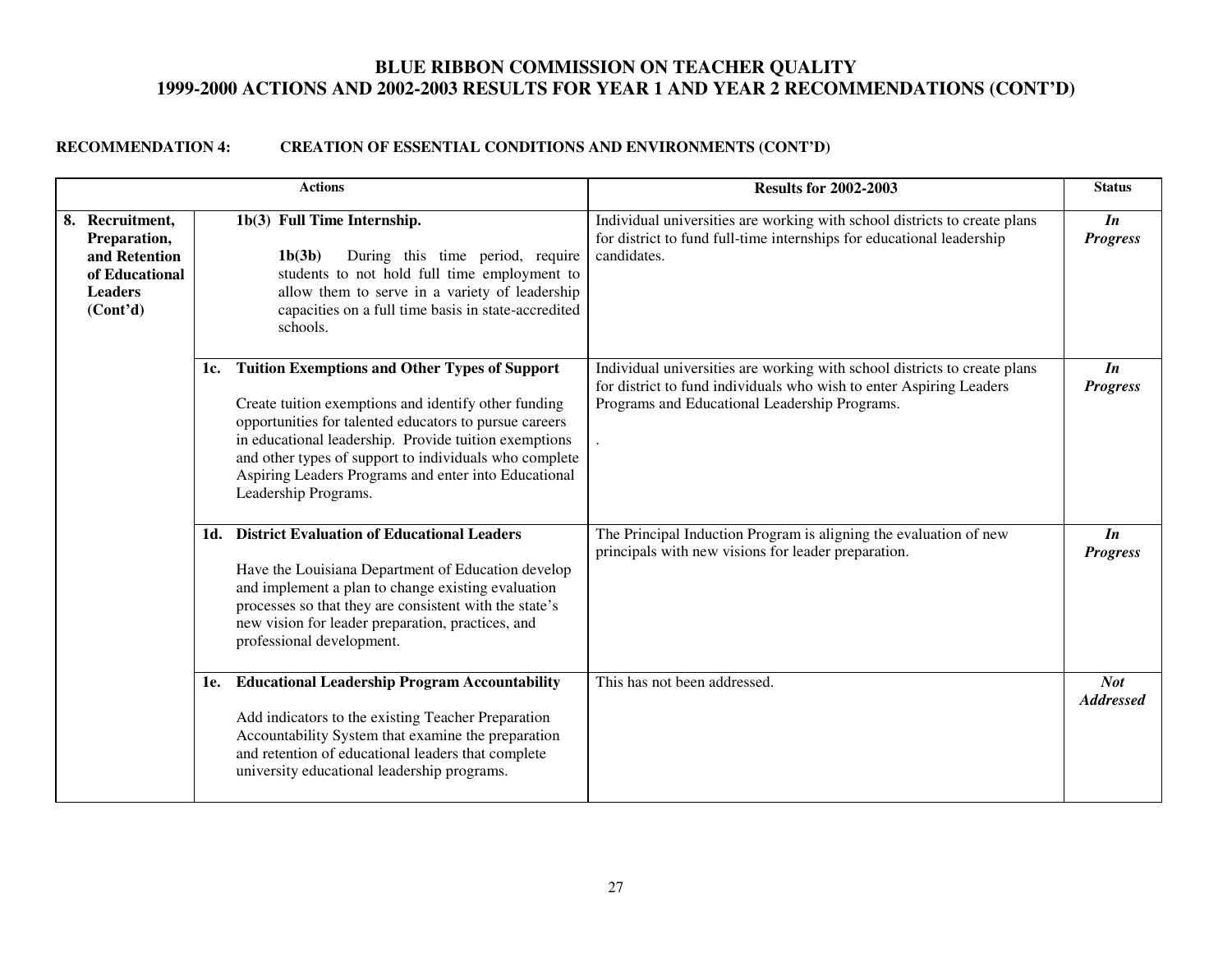|  |                                                                                      |     | <b>Actions</b>                                                                                                                                                                                                                                                                                                                                                                                                 | <b>Results for 2002-2003</b>                                     | <b>Status</b>                  |
|--|--------------------------------------------------------------------------------------|-----|----------------------------------------------------------------------------------------------------------------------------------------------------------------------------------------------------------------------------------------------------------------------------------------------------------------------------------------------------------------------------------------------------------------|------------------------------------------------------------------|--------------------------------|
|  | 8. Recruitment.<br>Preparation,<br>and Retention<br>of Educational<br><b>Leaders</b> | 1f. | <b>Recruitment and Retention of Educational Leaders</b><br>Expand salary incentives and administrative support to<br>recruit and retain educational leaders.                                                                                                                                                                                                                                                   | This has not been addressed.                                     | <b>Not</b><br><b>Addressed</b> |
|  | (Cont'd)                                                                             |     | Monetary Incentives for Educational<br>1f(1)<br>Leaders. Create and support policies/legislation to<br>raise average salaries of educational leaders to the<br>SREB average. Adjust salary schedules to ensure that<br>principals are paid at a higher rate than the most senior<br>teachers.                                                                                                                  | This has not been addressed.                                     | <b>Not</b><br><b>Addressed</b> |
|  |                                                                                      |     | 1f(2) 12 Month Employment. Create and support<br>policies/legislation to indicate that school principals<br>should be hired for 12-month positions and that<br>salaries be adjusted accordingly. (Note: Based on the<br>provisions for R.S. 17, it is mandated that principals<br>who work more than 9 months each year receive an<br>additional $1/9th$ of their salary for each additional<br>month worked.) | This has not been addressed.                                     | <b>Not</b><br><b>Addressed</b> |
|  |                                                                                      |     | 1f(3) Leaders for Hard-to-Fill Positions. Create<br>and support policies to encourage districts to provide<br>incentives to principals who work within schools that<br>have been classified as academically unacceptable or<br>schools that are undergoing corrective actions due to<br>their limited growth in student achievement.                                                                           | This has been addressed at the local level within some parishes. | In<br><b>Progress</b>          |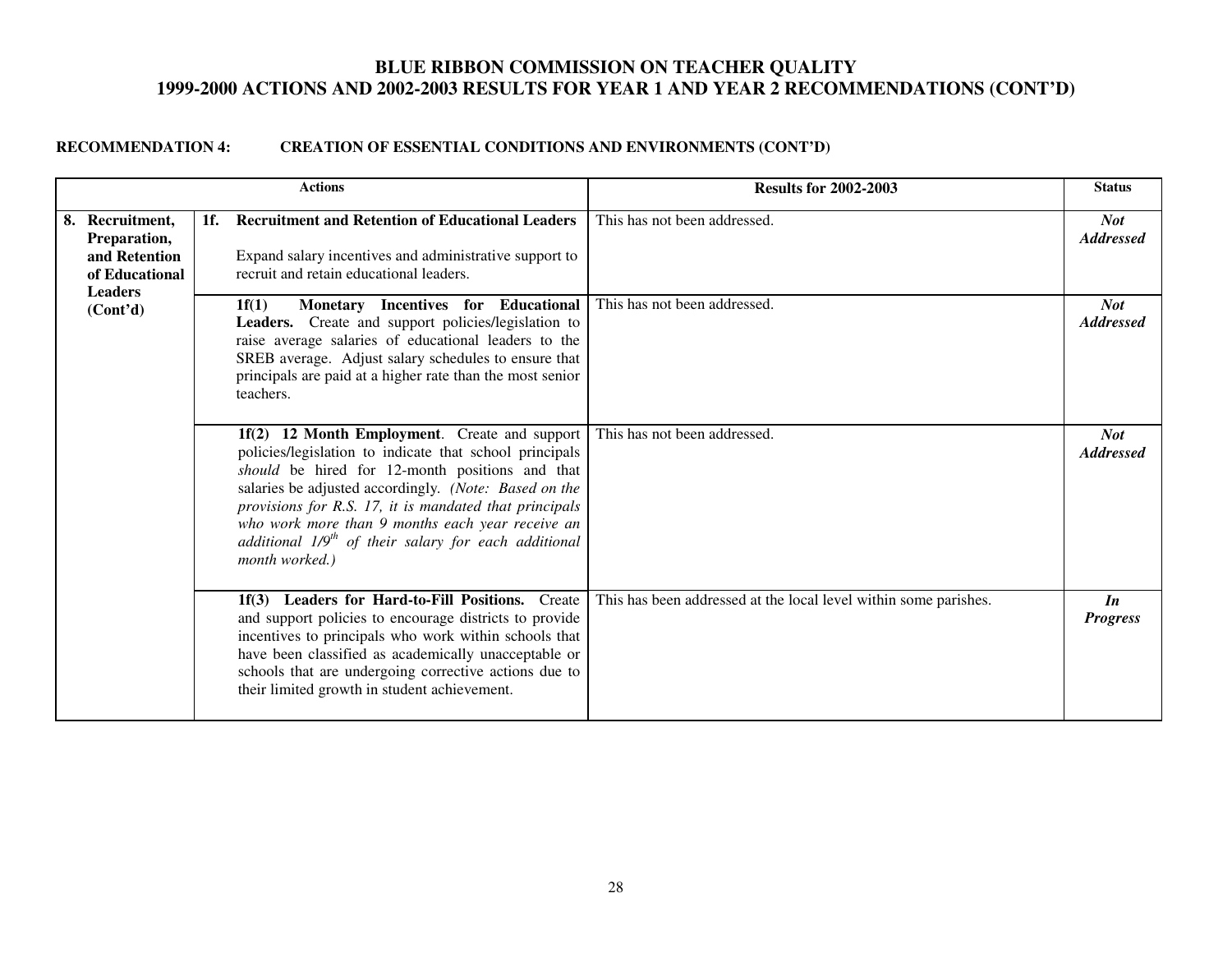|    |                                                                                   | <b>Actions</b>                                                                                                                                                                                                                                                                                                                                                                                                                                                                                                                                          | <b>Results for 2002-2003</b>                                                                                               | <b>Status</b>                   |
|----|-----------------------------------------------------------------------------------|---------------------------------------------------------------------------------------------------------------------------------------------------------------------------------------------------------------------------------------------------------------------------------------------------------------------------------------------------------------------------------------------------------------------------------------------------------------------------------------------------------------------------------------------------------|----------------------------------------------------------------------------------------------------------------------------|---------------------------------|
| 8. | Recruitment.<br>Preparation,<br>and Retention<br>of Educational<br><b>Leaders</b> | Relieve Administrative Burden on School<br>1f(4)<br><b>Leaders.</b> Create a subcommittee to recommend to<br>BESE strategies that districts should follow in order to<br>relieve the administrative burden on school leaders.<br>drawing upon findings from the paperwork reduction<br>study mandated by the 2000 Regular Legislative<br>Session.                                                                                                                                                                                                       | This has not been addressed.                                                                                               | <b>Not</b><br><b>Addressed</b>  |
| 9. | Professional<br><b>Development</b><br>of Educators                                | Develop a comprehensive structure to provide educators<br>with quality professional development to improve student<br>achievement.<br>Professional Development Center. Build upon the<br>2a.<br>existing structure within the Louisiana Department of<br>Education to establish a Professional Development<br>Center for Educators (e.g., teachers, support personnel,<br>principals, administrators, etc.) that oversees the<br>creation, implementation, and assessment of<br>professional development programs and learning<br>activities for PK-12. | The Louisiana Department of Education is currently developing a<br>professional development system.                        | In<br><b>Progress</b>           |
|    |                                                                                   | $2a(1)$ Establishment of New Programs. Have the<br>center create criteria to establish, implement, and<br>evaluate new programs (e.g., Institutes for Aspiring<br>Leaders; Mentoring Programs for New Educational<br>Leaders, etc.).                                                                                                                                                                                                                                                                                                                    | The Louisiana Department of Education has developed new criteria to<br>identify quality professional development programs. | $\mathbf{I}$<br><b>Progress</b> |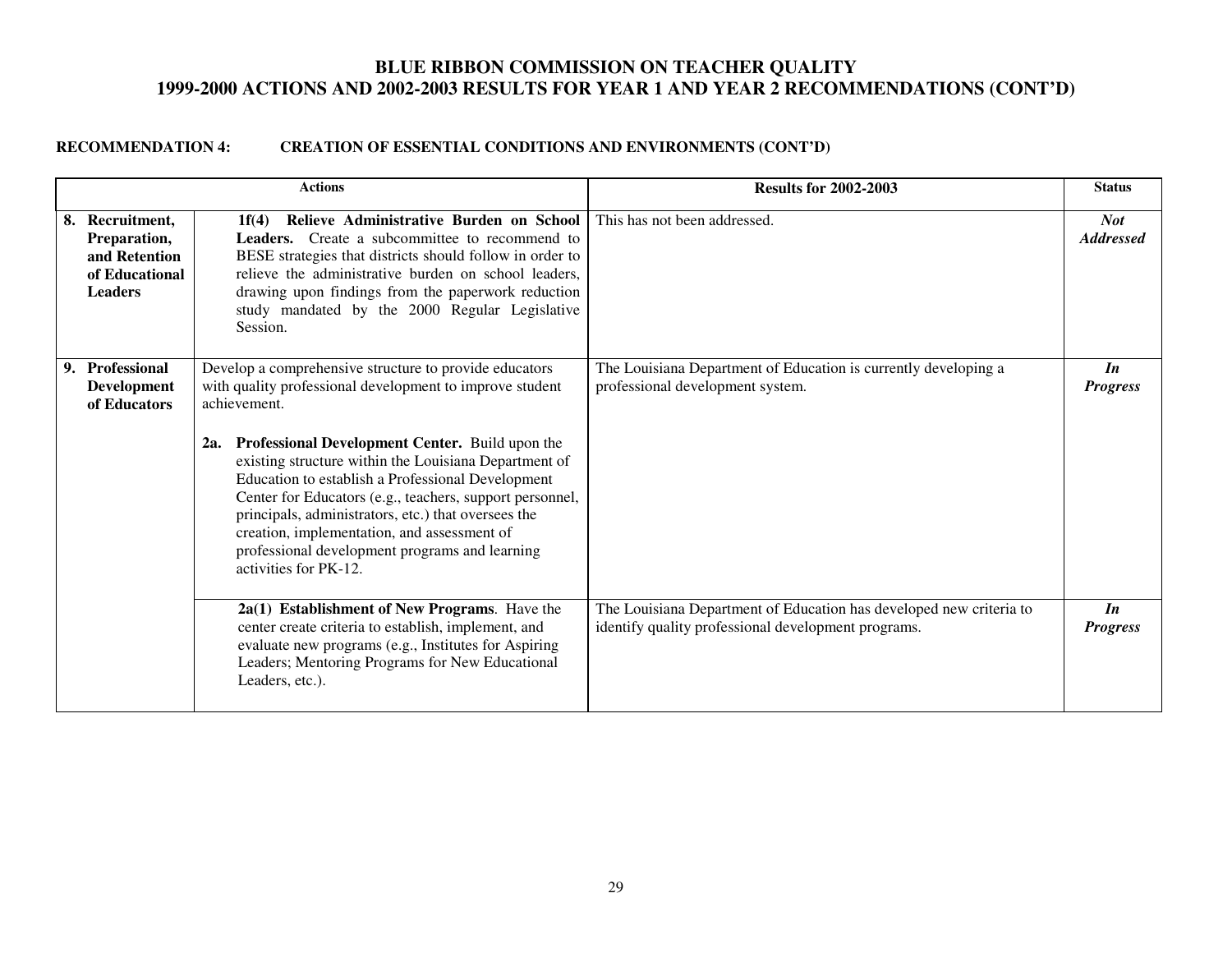|                                                                   |        | <b>Actions</b>                                                                                                                                                                                                                                                                                                                                                                                                                                                                                                                                                                                                                                                                                                                                            | <b>Results for 2002-2003</b>                                                                                                                                                                                           | <b>Status</b>                   |
|-------------------------------------------------------------------|--------|-----------------------------------------------------------------------------------------------------------------------------------------------------------------------------------------------------------------------------------------------------------------------------------------------------------------------------------------------------------------------------------------------------------------------------------------------------------------------------------------------------------------------------------------------------------------------------------------------------------------------------------------------------------------------------------------------------------------------------------------------------------|------------------------------------------------------------------------------------------------------------------------------------------------------------------------------------------------------------------------|---------------------------------|
| 9. Professional<br><b>Development</b><br>of Educators<br>(Cont'd) |        | 2a(2) Professional Development System. Establish<br>an online professional development system that<br>ensures that educators participate in "quality"<br>professional development. This system should<br>include: On-line System; Professional Growth Plans,<br>Professional Portfolios, and Site-Based Professional<br>Growth Teams, and Evaluation Processes.                                                                                                                                                                                                                                                                                                                                                                                           | The Louisiana Department of Education is currently working on the<br>development of an electronic professional development system.                                                                                     | $\mathbf{I}$<br><b>Progress</b> |
|                                                                   | $2b$ . | <b>Ongoing Professional Development for All</b><br><b>Educators</b><br>Require all educators to participate in a total of 150<br>hours of professional development over a five year<br>time period.                                                                                                                                                                                                                                                                                                                                                                                                                                                                                                                                                       | This has not been addressed.                                                                                                                                                                                           | <b>Not</b><br><b>Addressed</b>  |
|                                                                   | 2c.    | <b>Recertification</b><br>In addition to existing certification requirements,<br>require all new teachers who become certified to teach<br>as of July 1, 2002 to be required to complete 150 hours<br>of professional development within a five-year time<br>period in order to receive a Type B teaching<br>certificate. Once these teachers receive a Type B<br>teaching certificate, require them to complete 150<br>hours of professional development over a five-year<br>time period in order to have their teaching certificates<br>renewed every five years by the Louisiana Department<br>of Education. This recommendation will not impact<br>teachers who were issued Type A, Type B, or Type C<br>teaching certificates prior to July 1, 2002. | The Board of Elementary and Secondary Education adopted a policy that<br>requires all new teachers to completer 150 hours of ongoing professional<br>development over a five year time period to renew their licenses. | $\mathbf{I}$<br><b>Progress</b> |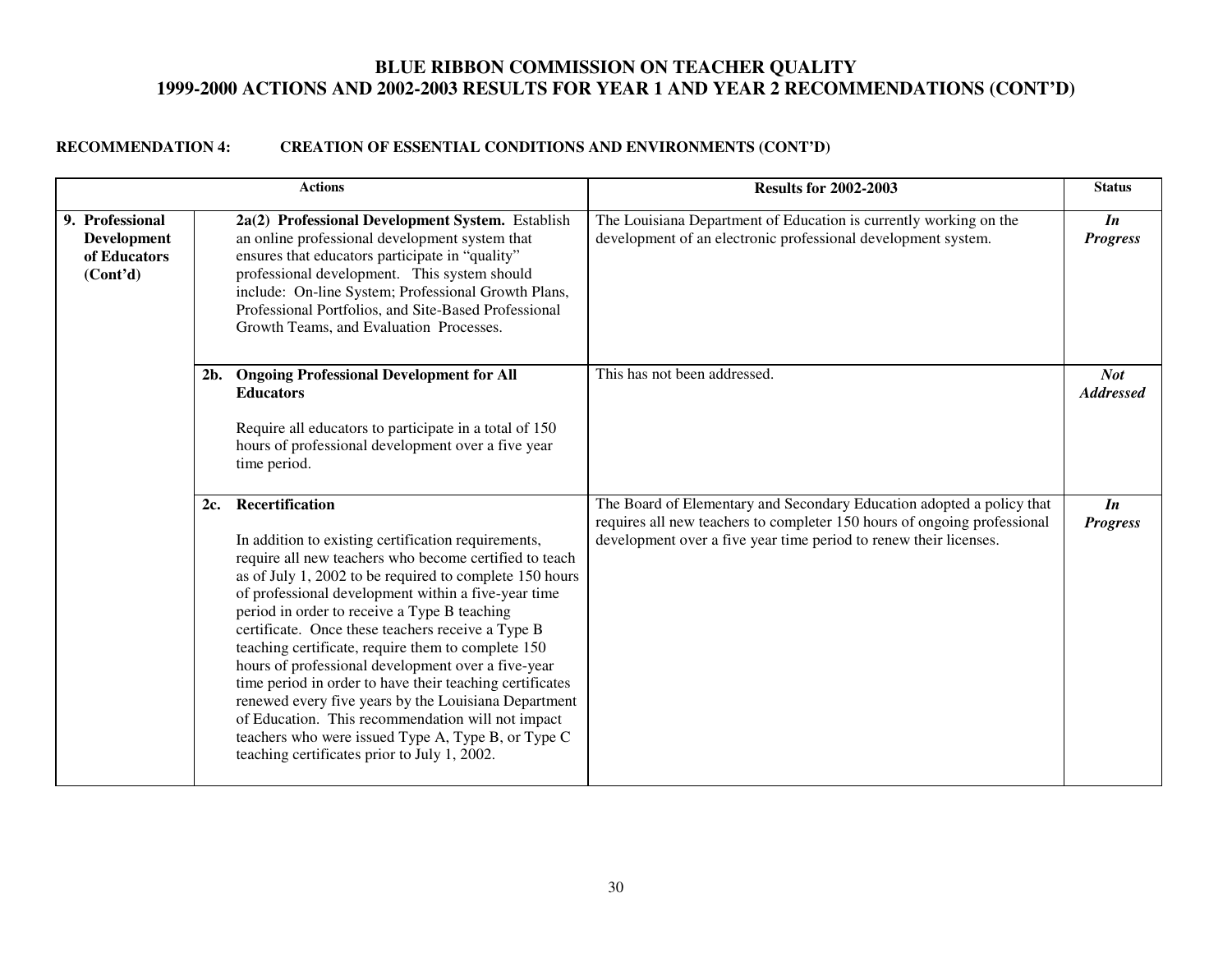|                                                                   |     | <b>Actions</b>                                                                                                                                                                                                                                                                                            | <b>Results for 2002-2003</b>                                                                                                                                                                                                                               | <b>Status</b>                   |
|-------------------------------------------------------------------|-----|-----------------------------------------------------------------------------------------------------------------------------------------------------------------------------------------------------------------------------------------------------------------------------------------------------------|------------------------------------------------------------------------------------------------------------------------------------------------------------------------------------------------------------------------------------------------------------|---------------------------------|
| 9. Professional<br><b>Development</b><br>of Educators<br>(Cont'd) | 2d. | <b>Graduate Programs for Teachers</b><br>Provide teachers with opportunities to participate in<br>graduate level programs that provide teachers with<br>advanced knowledge and relevant experiences that<br>have a positive impact upon student development and<br>student learning.                      | All universities are currently redesigning their graduate programs to<br>provide teachers with advance knowledge and relevant experiences that<br>impact student learning.                                                                                 | $\mathbf{I}$<br><b>Progress</b> |
|                                                                   |     | 2d(1) Masters Programs for Teachers. Require<br>universities to redesign the curriculum within masters<br>programs for teachers during 2001-2002, obtain<br>university and BoR approval of the programs during<br>2002-2003, and begin implementing the new programs<br>on July 1, 2003. (See Appendix F) |                                                                                                                                                                                                                                                            |                                 |
|                                                                   |     | 2b(2) New Masters and Doctoral Degrees for<br>Teacher Leaders. Create graduate degrees at the<br>masters and doctoral levels for educators who wish to<br>assume leadership responsibilities without leaving<br>classroom/school settings.                                                                | All universities are currently redesigning their educational leadership<br>programs.                                                                                                                                                                       | In<br><b>Progress</b>           |
|                                                                   |     | 2d(3) Non-degree Programs/Institutes. Create non-<br>credit programs/institutes for teachers that are<br>developed to address local school/district needs and<br>lead toward improved student achievement.                                                                                                | The guidelines for the redesign of post-baccalaureate programs requires<br>all universities to identify non-credit programs/institutes that are being<br>developed to address local school/district needs and lead toward<br>improved student achievement. | $\mathbf{I}$<br><b>Progress</b> |
|                                                                   |     | 2d(4) Pay Increases for Graduate Degrees. Support<br>policies/legislation to provide teachers with annual<br>raises each time graduate degrees are awarded from<br>state approved universities.                                                                                                           | This has not been addressed.                                                                                                                                                                                                                               | <b>Not</b><br><b>Addressed</b>  |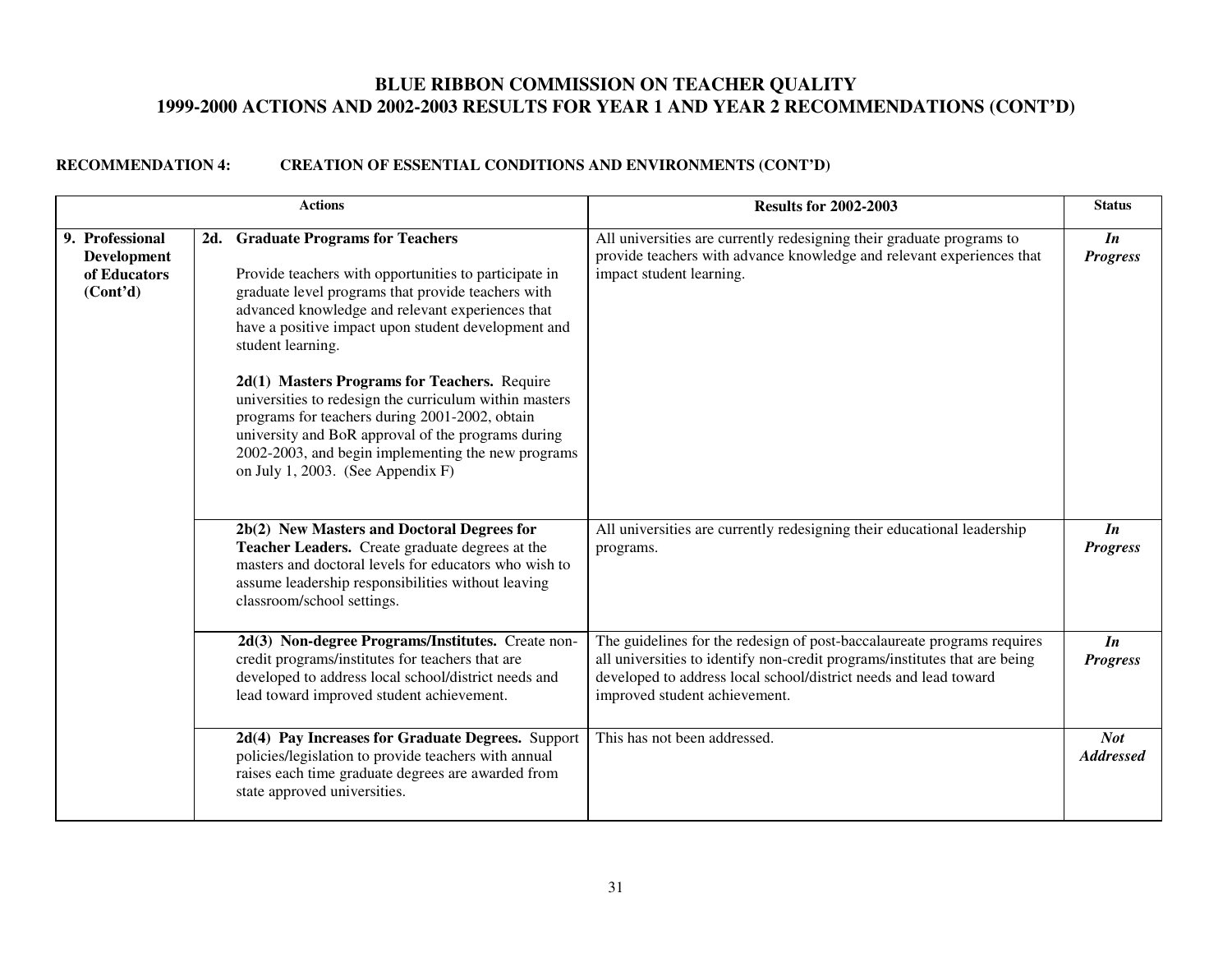| <b>Actions</b>                                                                 |     |                                                                                                                                                                                                                                                                                                                                                                                                                                                                                                                                                                              | <b>Results for 2002-2003</b>                                                                                                                                                | <b>Status</b>                   |
|--------------------------------------------------------------------------------|-----|------------------------------------------------------------------------------------------------------------------------------------------------------------------------------------------------------------------------------------------------------------------------------------------------------------------------------------------------------------------------------------------------------------------------------------------------------------------------------------------------------------------------------------------------------------------------------|-----------------------------------------------------------------------------------------------------------------------------------------------------------------------------|---------------------------------|
| 9. Professional<br><b>Development</b><br>of Educators<br>(Cont <sup>2</sup> d) |     | 2e. Bonus Hours for Professional Development<br>Develop a process to allow teachers to be given credit<br>for twice as many hours if they can provide<br>documented evidence that their professional<br>development led to changes in teacher practices and<br>three times as many hours if they can document<br>significant improvement in student achievement once<br>new teacher practices were implemented within<br>classrooms.                                                                                                                                         | The professional development system currently being developed<br>integrates improvement in student achievement in the system.                                               | $\mathbf{I}$<br><b>Progress</b> |
|                                                                                | 2f. | <b>Funding for Professional Development Activities</b><br>Have the legislature establish permanent funding for<br>professional development based on a per student figure<br>with 70% of the funding going to individual schools,<br>20% of the funding going to the districts, and 10% of<br>the funding going to the state to develop the<br>professional development initiative and to teachers in<br>rural districts to receive scholarships for special types<br>of professional development (e.g., conferences,<br>courses, etc.) not available within rural districts. | This has not been addressed.                                                                                                                                                | <b>Not</b><br><b>Addressed</b>  |
|                                                                                | 2g. | <b>Teacher Assistance and Assessment Program</b><br>Expand the Teacher Assistance and Assessment<br>program to a two-year program with one year of<br>assistance and one year of assessment.                                                                                                                                                                                                                                                                                                                                                                                 | The Louisiana Teacher Assistance and Assessment has been expanded<br>with mentoring occurring during year one and year two and the<br>assessment occurring during year two. | <b>Benchmark</b><br>Met         |
|                                                                                |     | 2g(1) Portfolio and Formal Observations. Have<br>new teachers demonstrate proficiency during<br>assessment through a combination of a portfolio<br>assessment and formal observations.                                                                                                                                                                                                                                                                                                                                                                                       | New teachers prepare portfolios and are formally observed during their<br>assessment within the Teacher Assistance and Assessment Program.                                  | <b>Benchmark</b><br>Met         |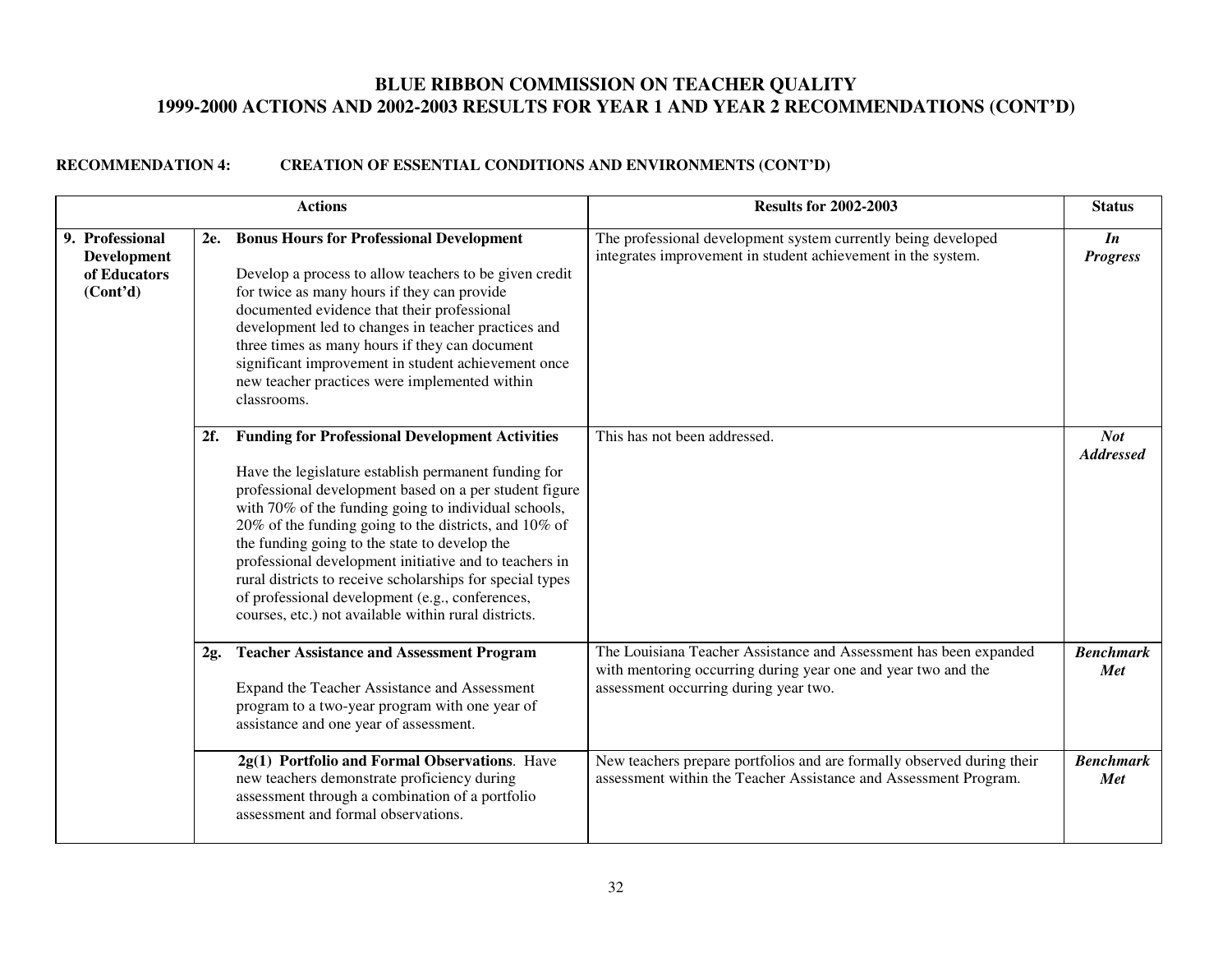|                                                                                | <b>Actions</b>                                                                                                                                                                                                                                                    | <b>Results for 2002-2003</b>                                                                              | <b>Status</b>                   |
|--------------------------------------------------------------------------------|-------------------------------------------------------------------------------------------------------------------------------------------------------------------------------------------------------------------------------------------------------------------|-----------------------------------------------------------------------------------------------------------|---------------------------------|
| 9. Professional<br><b>Development</b><br>of Educators<br>(Cont <sup>2</sup> d) | 2g(2) Assignment of Mentors. Encourage school<br>districts to have mentors form mentor teams within<br>schools and have each mentor work with 1-2 new<br>teachers.                                                                                                | Mentor teams have been established in schools.                                                            | $\mathbf{I}$<br><b>Progress</b> |
|                                                                                | 2g(3) Full Time Mentoring. If mentoring full time,<br>have mentors work with a maximum of 10 new<br>teachers.                                                                                                                                                     | This has not been addressed.                                                                              | <b>Not</b><br><b>Addressed</b>  |
|                                                                                | 2g(4) University Faculty Participation in<br><b>Assessment and/or Mentor Training. Have</b><br>university faculty participate in assessment and/or<br>mentor training program to acquire a better<br>understanding of the assessment and/or mentoring<br>program. | Some university faculty are participating in assessment and/or mentor<br>training.                        | In<br><b>Progress</b>           |
|                                                                                | 2g(5) University Faculty as External Assessors.<br>Have university faculty be trained to serve as external<br>assessors for the State Teacher Assistance and<br>Assessment Program.                                                                               | Some university faculty serve as external assessors for the Teacher<br>Assistance and Assessment Program. | In<br><b>Progress</b>           |
|                                                                                | $2g(6)$ Increase Pay for Mentors. Increase the pay<br>for mentors.                                                                                                                                                                                                | This has not been addressed.                                                                              | <b>Not</b><br><b>Addressed</b>  |
|                                                                                | 2g(7) University Credit. Permit university credit for<br>assessor and mentor training.                                                                                                                                                                            | Some universities are offering credit for assessor/mentor training.                                       | In<br><b>Progress</b>           |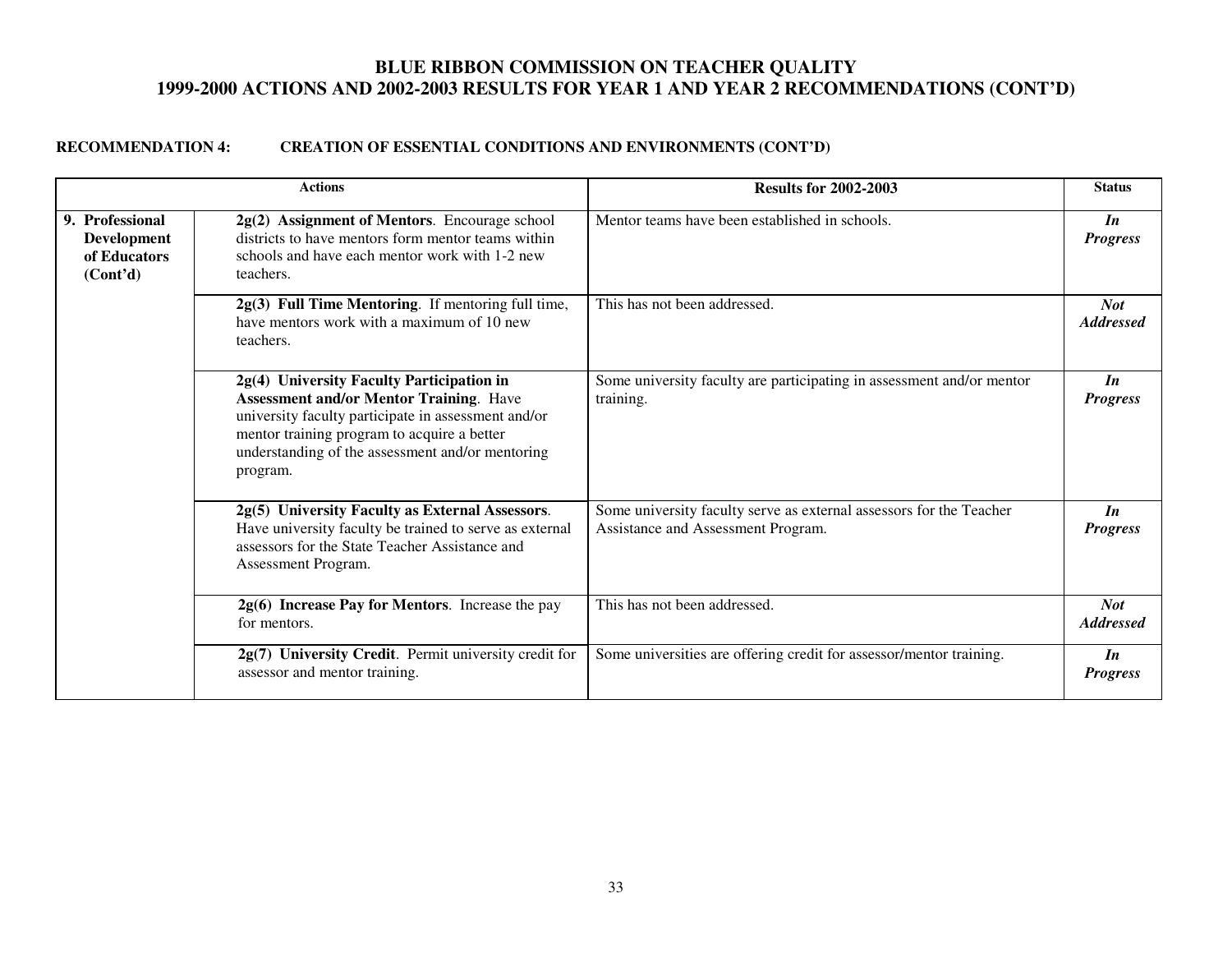| <b>Actions</b>                                                                       |     |                                                                                                                                                                                                                                                                                                                                                                                                                                                                                                                                                         | <b>Results for 2002-2003</b>                                                                                                            | <b>Status</b>                   |
|--------------------------------------------------------------------------------------|-----|---------------------------------------------------------------------------------------------------------------------------------------------------------------------------------------------------------------------------------------------------------------------------------------------------------------------------------------------------------------------------------------------------------------------------------------------------------------------------------------------------------------------------------------------------------|-----------------------------------------------------------------------------------------------------------------------------------------|---------------------------------|
| 1. Recruitment,<br>Preparation,<br>and Retention<br>of Educational<br><b>Leaders</b> |     | 2h. Recognition of Educational Leaders<br>Develop a process to recognize and celebrate state and<br>nationally recognized educators (e.g., State Teacher of<br>the Year (e.g., Elementary, Middle, High School, and<br>Overall), Principal of the Year (e.g., Elementary,<br>Middle, High School, and Overall) Presidential Award<br>for Excellence in Science and Mathematics Teaching,<br>etc. on their certificates and with an annual pay<br>increase for each new honor. Determine the fiscal<br>impact of implementing the process retroactively. | Recognition ceremonies are currently being implemented within the state.                                                                | $\mathbf{I}$<br><b>Progress</b> |
|                                                                                      | 2i. | <b>Incentives for Educators</b><br>Over the next five years, obtain outside funding to<br>provide incentives for individuals to participate in<br>quality professional development activities. Specific<br>incentives include: release time; university courses<br>offered at school sites; tuition exemption or assistance;<br>scholarship funds; supplies needed to implement new<br>skills or techniques; laptop computers and Internet<br>access for all educators, etc.                                                                            | State and federal funds are now available at the district level for<br>educators to participate in professional development activities. | $\mathbf{I}$<br><b>Progress</b> |